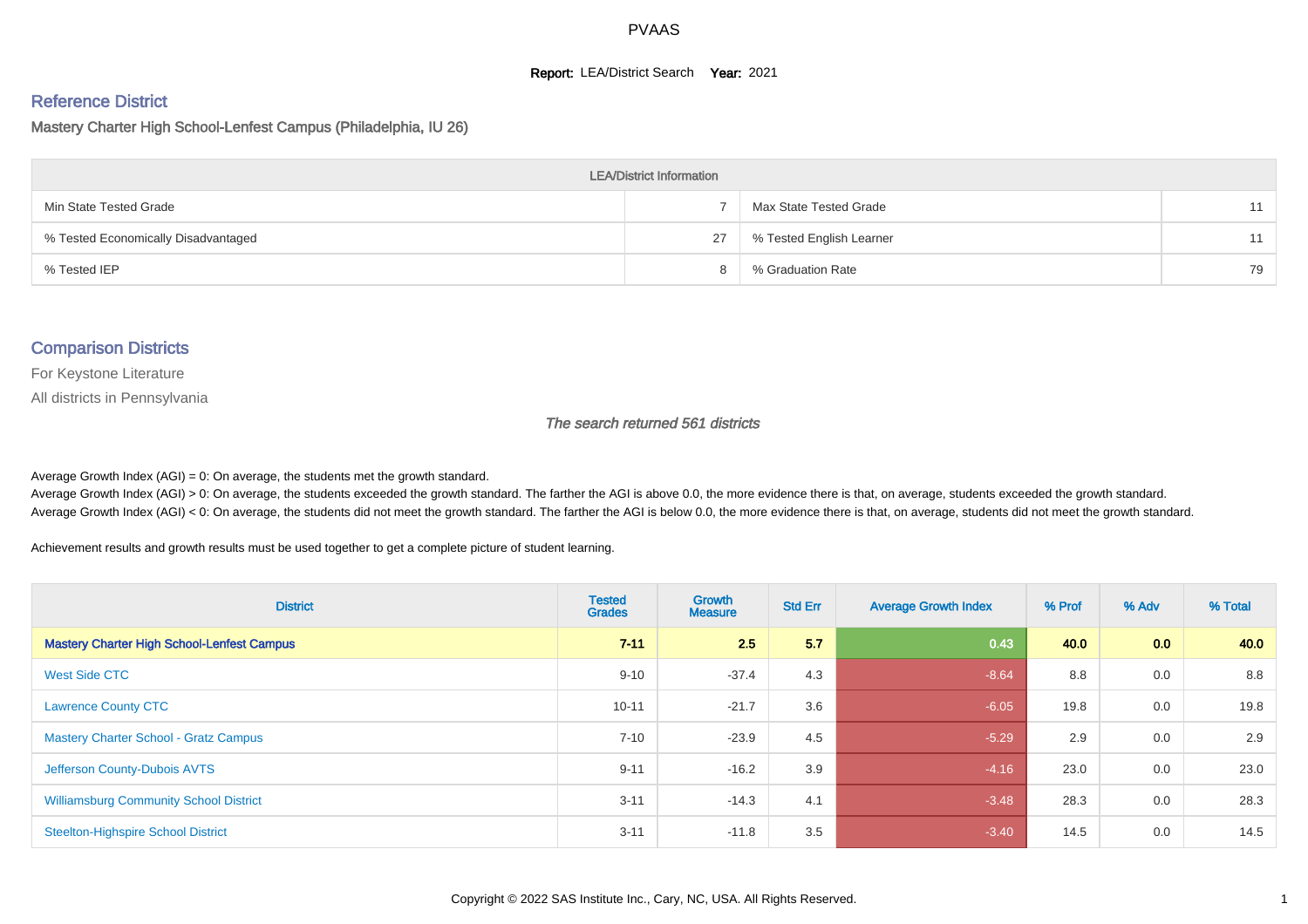| <b>District</b>                                                       | <b>Tested</b><br><b>Grades</b> | <b>Growth</b><br><b>Measure</b> | <b>Std Err</b> | <b>Average Growth Index</b> | % Prof | % Adv | % Total |
|-----------------------------------------------------------------------|--------------------------------|---------------------------------|----------------|-----------------------------|--------|-------|---------|
| <b>Mastery Charter High School-Lenfest Campus</b>                     | $7 - 11$                       | 2.5                             | 5.7            | 0.43                        | 40.0   | 0.0   | 40.0    |
| Maritime Academy Charter School                                       | $3 - 10$                       | $-11.4$                         | 3.5            | $-3.29$                     | 15.2   | 0.0   | 15.2    |
| <b>Propel Charter School-Homestead</b>                                | $3 - 11$                       | $-11.7$                         | 4.1            | $-2.84$                     | 15.9   | 0.0   | 15.9    |
| <b>Northern Potter School District</b>                                | $3 - 12$                       | $-13.1$                         | 4.6            | $-2.84$                     | 37.5   | 0.0   | 37.5    |
| <b>Propel Charter School-Montour</b>                                  | $3 - 10$                       | $-10.7$                         | 3.9            | $-2.71$                     | 13.7   | 0.0   | 13.7    |
| South Allegheny School District                                       | $3 - 11$                       | $-8.8$                          | 3.2            | $-2.70$                     | 40.5   | 0.0   | 40.5    |
| <b>Sugar Valley Rural Charter School</b>                              | $3 - 11$                       | $-11.0$                         | 4.5            | $-2.46$                     | 14.9   | 0.0   | 14.9    |
| <b>Innovative Arts Academy Charter School</b>                         | $6 - 11$                       | $-9.1$                          | 3.7            | $-2.44$                     | 9.5    | 0.0   | 9.5     |
| <b>Farrell Area School District</b>                                   | $3 - 11$                       | $-10.4$                         | 4.3            | $-2.41$                     | 19.0   | 0.0   | 19.0    |
| <b>Universal Audenried Charter School</b>                             | $9 - 11$                       | $-5.8$                          | 2.4            | $-2.40$                     | 14.6   | 0.0   | 14.6    |
| La Academia Partnership Charter School                                | $6 - 11$                       | $-11.0$                         | 4.7            | $-2.34$                     | 6.8    | 0.0   | 6.8     |
| Salisbury-Elk Lick School District                                    | $3 - 11$                       | $-13.5$                         | 5.9            | $-2.30$                     | 27.8   | 0.0   | 27.8    |
| <b>Keystone Education Center Charter School</b>                       | $3 - 12$                       | $-12.9$                         | 5.9            | $-2.19$                     | 28.0   | 0.0   | 28.0    |
| <b>Aliquippa School District</b>                                      | $3 - 11$                       | $-9.0$                          | 4.2            | $-2.14$                     | 11.0   | 0.0   | 11.0    |
| <b>Williams Valley School District</b>                                | $3 - 11$                       | $-7.3$                          | 3.4            | $-2.13$                     | 23.2   | 0.0   | 23.2    |
| <b>Moshannon Valley School District</b>                               | $3 - 10$                       | $-7.0$                          | 3.4            | $-2.01$                     | 48.5   | 0.0   | 48.5    |
| The New Academy Charter School                                        | $8 - 11$                       | $-10.4$                         | 5.2            | $-2.00$                     | 0.0    | 0.0   | 0.0     |
| <b>Forest City Regional School District</b>                           | $3 - 12$                       | $-6.0$                          | 3.0            | $-1.96$                     | 44.1   | 0.0   | 44.1    |
| <b>Mount Pleasant Area School District</b>                            | $3 - 11$                       | $-5.0$                          | 2.6            | $-1.93$                     | 52.6   | 0.0   | 52.6    |
| Perseus House Charter School Of Excellence                            | $6 - 11$                       | $-5.2$                          | 3.0            | $-1.72$                     | 16.5   | 0.0   | 16.5    |
| Preparatory Charter School Of Mathematics, Science, Tech, And Careers | $9 - 10$                       | $-4.0$                          | 2.5            | $-1.59$                     | 15.0   | 0.0   | 15.0    |
| <b>Ferndale Area School District</b>                                  | $3 - 10$                       | $-5.8$                          | 4.3            | $-1.33$                     | 40.0   | 0.0   | 40.0    |
| <b>Shade-Central City School District</b>                             | $3 - 11$                       | $-5.9$                          | 4.6            | $-1.28$                     | 27.8   | 0.0   | 27.8    |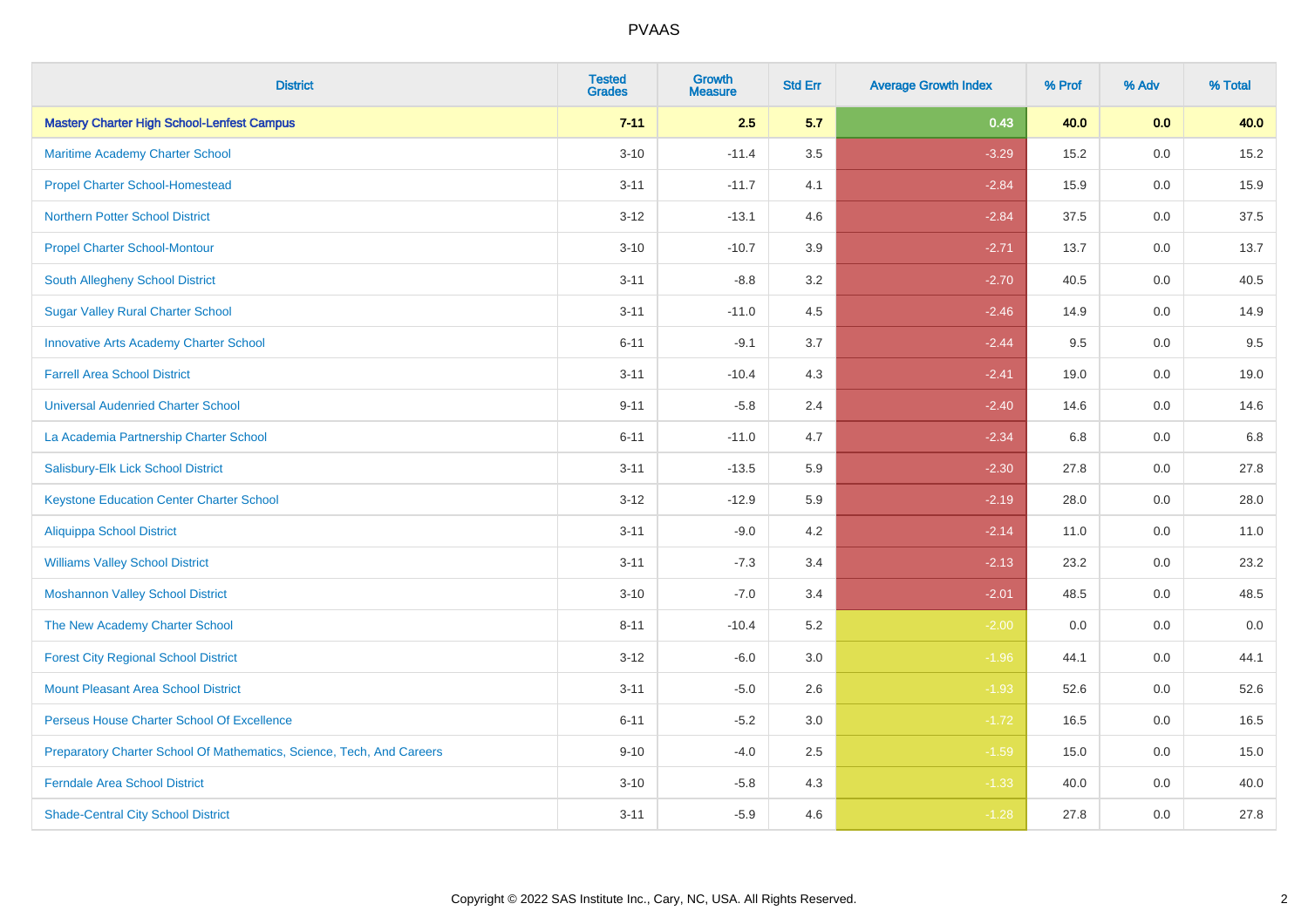| <b>District</b>                                         | <b>Tested</b><br><b>Grades</b> | <b>Growth</b><br><b>Measure</b> | <b>Std Err</b> | <b>Average Growth Index</b> | % Prof | % Adv   | % Total |
|---------------------------------------------------------|--------------------------------|---------------------------------|----------------|-----------------------------|--------|---------|---------|
| <b>Mastery Charter High School-Lenfest Campus</b>       | $7 - 11$                       | 2.5                             | 5.7            | 0.43                        | 40.0   | 0.0     | 40.0    |
| <b>Greater Johnstown School District</b>                | $3 - 11$                       | $-3.1$                          | 2.6            | $-1.19$                     | 26.1   | $0.0\,$ | 26.1    |
| Imhotep Institute Charter High School                   | $9 - 11$                       | $-5.3$                          | 5.8            | $-0.92$                     | 25.0   | 0.0     | 25.0    |
| Center For Student Learning Charter School At Pennsbury | $6 - 12$                       | $-2.9$                          | 6.1            | $-0.47$                     | 42.9   | 0.0     | 42.9    |
| Hope For Hyndman Charter School                         | $3 - 11$                       | $-2.0$                          | 6.1            | $-0.32$                     | 33.3   | 0.0     | 33.3    |
| Philadelphia Electrical & Tech Charter High School      | $10 - 10$                      | $-0.5$                          | 2.9            | $-0.15$                     | 8.8    | 0.0     | 8.8     |
| <b>Mastery Charter School - Thomas Campus</b>           | $3 - 10$                       | 2.1                             | 6.2            | 0.33                        | 28.6   | 0.0     | 28.6    |
| <b>Mastery Charter High School-Lenfest Campus</b>       | $7 - 11$                       | 2.5                             | 5.7            | 0.43                        | 40.0   | 0.0     | 40.0    |
| <b>Union Area School District</b>                       | $3 - 11$                       | 1.9                             | 4.3            | 0.44                        | 61.5   | 0.0     | 61.5    |
| <b>Commodore Perry School District</b>                  | $3 - 11$                       | 3.2                             | 5.5            | 0.58                        | 58.3   | 0.0     | 58.3    |
| Urban Pathways 6-12 Charter School                      | $6 - 11$                       | 4.8                             | 6.4            | 0.75                        | 28.6   | 0.0     | 28.6    |
| <b>Clairton City School District</b>                    | $3 - 11$                       | 3.5                             | 3.7            | 0.95                        | 13.4   | 0.0     | 13.4    |
| Lehigh Career & Technical Institute                     | $10 - 12$                      | 5.6                             | 5.6            | 0.99                        | 78.3   | 0.0     | 78.3    |
| <b>Mastery Charter School - Pickett Campus</b>          | $6 - 10$                       | 5.6                             | 5.7            | 1.00                        | 27.8   | 0.0     | 27.8    |
| <b>Esperanza Cyber Charter School</b>                   | $3 - 11$                       | 7.1                             | 6.1            | 1.16                        | 9.1    | 0.0     | 9.1     |
| <b>York Academy Regional Charter School</b>             | $3 - 11$                       | 9.0                             | 5.0            | 1.79                        | 55.2   | $0.0\,$ | 55.2    |
| <b>Sto-Rox School District</b>                          | $3 - 10$                       | 6.6                             | 3.7            | 1.80                        | 13.4   | 0.0     | 13.4    |
| <b>Blacklick Valley School District</b>                 | $3 - 11$                       | 8.0                             | 4.3            | 1.85                        | 34.1   | 0.0     | 34.1    |
| <b>Chester Charter Scholars Academy Charter School</b>  | $3 - 12$                       | 8.4                             | 4.1            | 2.03                        | 23.4   | 0.0     | 23.4    |
| Lincoln Leadership Academy Charter School               | $3 - 12$                       | 14.2                            | 6.4            | 2.22                        | 23.5   | 0.0     | 23.5    |
| People For People Charter School                        | $3 - 12$                       | 13.3                            | 5.5            | 2.43                        | 13.5   | 0.0     | 13.5    |
| <b>Belmont Charter School</b>                           | $3 - 10$                       | 16.0                            | 6.5            | 2.45                        | 64.3   | 0.0     | 64.3    |
| Multicultural Academy Charter School                    | $9 - 11$                       | 9.5                             | 3.5            | 2.69                        | 22.0   | 0.0     | 22.0    |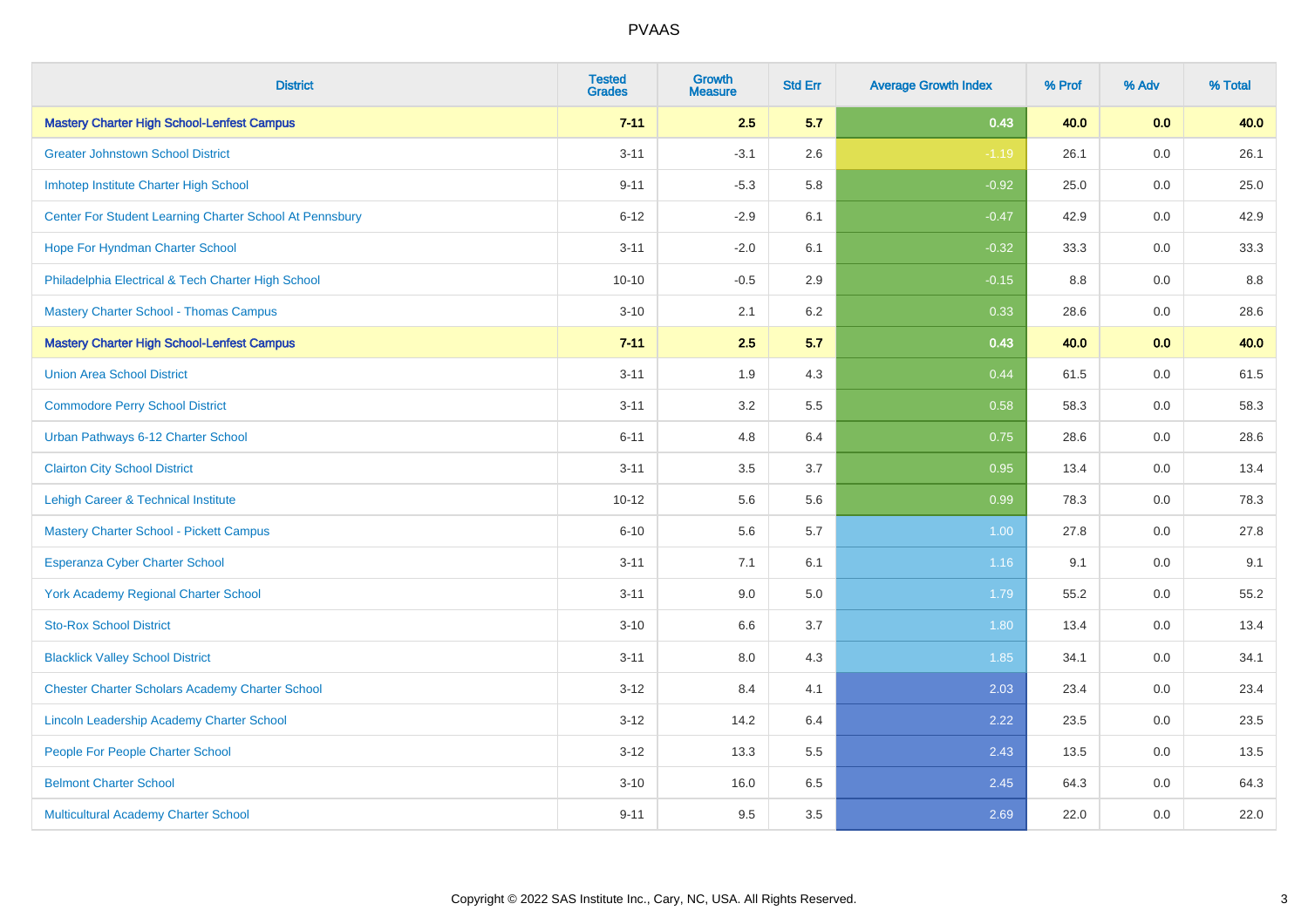| <b>District</b>                                   | <b>Tested</b><br><b>Grades</b> | <b>Growth</b><br><b>Measure</b> | <b>Std Err</b> | <b>Average Growth Index</b> | % Prof | % Adv | % Total |
|---------------------------------------------------|--------------------------------|---------------------------------|----------------|-----------------------------|--------|-------|---------|
| <b>Mastery Charter High School-Lenfest Campus</b> | $7 - 11$                       | 2.5                             | 5.7            | 0.43                        | 40.0   | 0.0   | 40.0    |
| <b>York City School District</b>                  | $3 - 12$                       | $-28.9$                         | 2.1            | $-13.59$                    | 6.0    | 0.3   | $6.2\,$ |
| Dr Robert Ketterer Charter School Inc             | $6 - 12$                       | 10.1                            | 5.0            | 2.04                        | 14.9   | 0.4   | 15.3    |
| <b>Harrisburg City School District</b>            | $3 - 11$                       | $-0.4$                          | 2.1            | $-0.19$                     | 15.1   | 0.4   | 15.5    |
| <b>Columbia-Montour AVTS</b>                      | $9 - 10$                       | $-12.5$                         | 3.0            | $-4.16$                     | 22.3   | 0.6   | 22.9    |
| Esperanza Academy Charter School                  | $4 - 11$                       | 4.0                             | 2.5            | 1.61                        | 32.4   | 0.7   | 33.1    |
| Penn Hills School District                        | $3 - 11$                       | $-7.6$                          | 2.6            | $-2.94$                     | 33.1   | 0.7   | 33.8    |
| <b>Chester-Upland School District</b>             | $3 - 11$                       | $-0.3$                          | 2.7            | $-0.09$                     | 13.8   | 0.8   | 14.6    |
| Community Academy Of Philadelphia Charter School  | $3 - 11$                       | 5.8                             | 2.7            | 2.12                        | 26.7   | 0.9   | 27.6    |
| <b>Tech Freire Charter School</b>                 | $9 - 11$                       | 9.3                             | 2.9            | 3.26                        | 18.0   | 1.1   | 19.1    |
| <b>Marion Center Area School District</b>         | $3 - 10$                       | $-12.0$                         | 3.1            | $-3.87$                     | 33.7   | 1.1   | 34.8    |
| <b>Pottstown School District</b>                  | $3 - 12$                       | $-4.0$                          | 2.4            | $-1.68$                     | 29.8   | 1.2   | 31.0    |
| <b>Carbon Career &amp; Technical Institute</b>    | $9 - 11$                       | $-5.7$                          | 3.6            | $-1.59$                     | 34.5   | 1.2   | 35.7    |
| Northern Tioga School District                    | $3 - 12$                       | $-7.5$                          | 2.8            | $-2.64$                     | 54.0   | 1.2   | 55.2    |
| <b>Bristol Borough School District</b>            | $3 - 12$                       | $-4.3$                          | 3.4            | $-1.27$                     | 39.7   | 1.3   | 41.0    |
| <b>Rochester Area School District</b>             | $3 - 11$                       | $-13.2$                         | 4.6            | $-2.89$                     | 19.5   | 1.3   | 20.8    |
| <b>Everett Area School District</b>               | $3 - 11$                       | 5.0                             | 3.4            | 1.47                        | 60.5   | 1.3   | 61.8    |
| <b>Carmichaels Area School District</b>           | $3 - 10$                       | $-9.3$                          | 3.3            | $-2.81$                     | 35.1   | 1.4   | 36.5    |
| <b>Bethlehem-Center School District</b>           | $3 - 10$                       | 8.1                             | 3.3            | 2.46                        | 35.1   | 1.4   | 36.5    |
| <b>Burgettstown Area School District</b>          | $3 - 11$                       | $-2.1$                          | 3.4            | $-0.62$                     | 50.0   | 1.4   | 51.4    |
| <b>KIPP Dubois Charter School</b>                 | $9 - 10$                       | 4.7                             | 3.3            | 1.40                        | 31.0   | 1.4   | 32.4    |
| Lackawanna Trail School District                  | $3 - 10$                       | $-21.7$                         | 3.5            | $-6.20$                     | 38.5   | 1.5   | 40.0    |
| <b>Cornell School District</b>                    | $3 - 11$                       | $-1.6$                          | 5.0            | $-0.32$                     | 33.8   | 1.5   | 35.4    |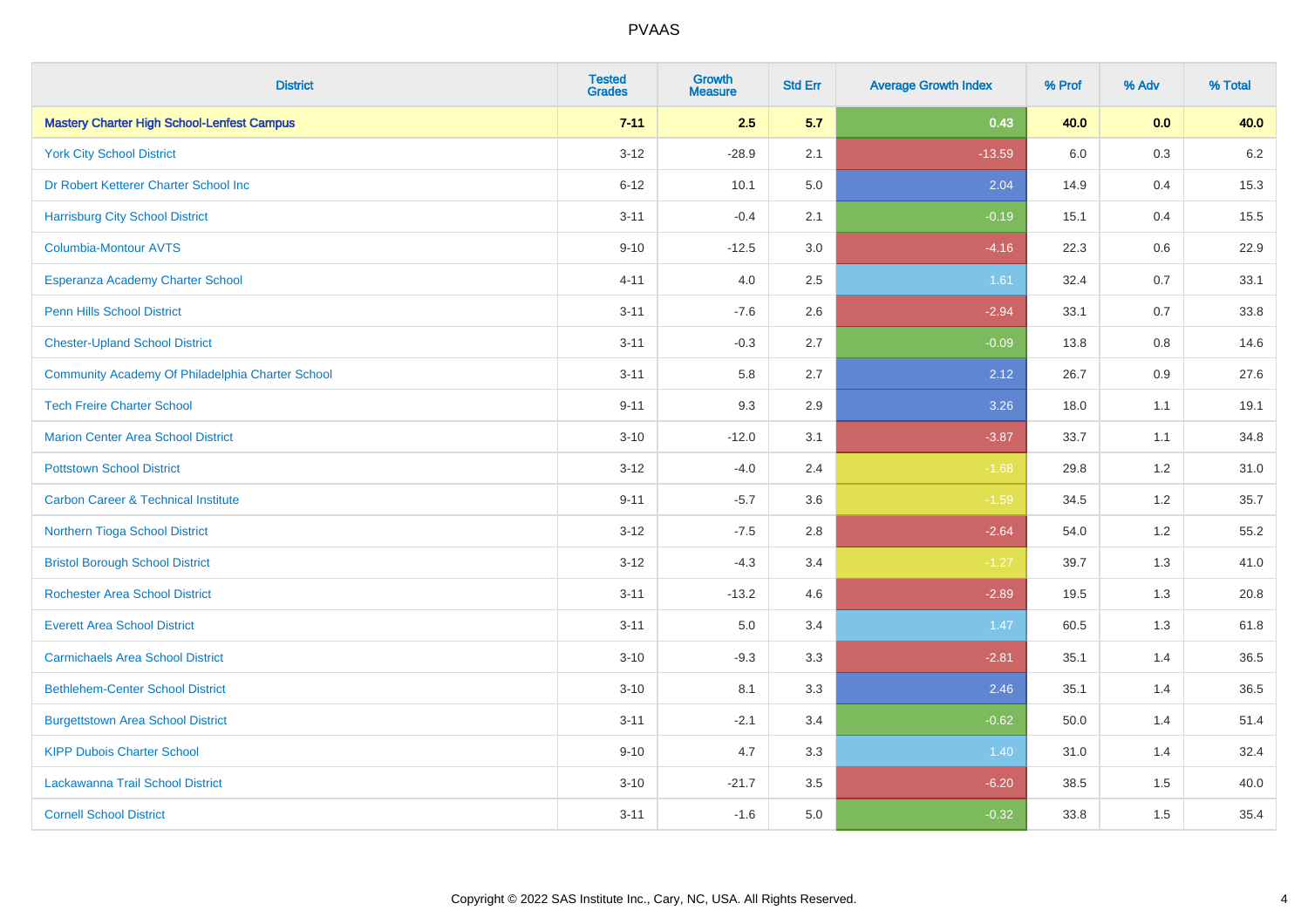| <b>District</b>                                   | <b>Tested</b><br><b>Grades</b> | <b>Growth</b><br><b>Measure</b> | <b>Std Err</b> | <b>Average Growth Index</b> | % Prof | % Adv | % Total |
|---------------------------------------------------|--------------------------------|---------------------------------|----------------|-----------------------------|--------|-------|---------|
| <b>Mastery Charter High School-Lenfest Campus</b> | $7 - 11$                       | 2.5                             | 5.7            | 0.43                        | 40.0   | 0.0   | 40.0    |
| <b>Frazier School District</b>                    | $3 - 11$                       | $-17.2$                         | 3.7            | $-4.70$                     | 37.1   | 1.6   | 38.7    |
| Propel Charter School - Braddock Hills            | $3 - 11$                       | $-13.6$                         | 3.6            | $-3.81$                     | 9.7    | 1.6   | 11.3    |
| <b>Mahanoy Area School District</b>               | $3 - 10$                       | $-9.0$                          | 3.6            | $-2.49$                     | 26.2   | 1.6   | 27.9    |
| <b>Tussey Mountain School District</b>            | $3 - 12$                       | 1.5                             | 3.7            | 0.40                        | 38.6   | 1.8   | 40.4    |
| <b>Tacony Academy Charter School</b>              | $3 - 11$                       | $-14.7$                         | 3.0            | $-4.82$                     | 22.4   | 1.8   | 24.1    |
| <b>Smethport Area School District</b>             | $3 - 12$                       | 0.6                             | 3.9            | 0.15                        | 37.0   | 1.8   | 38.9    |
| <b>West Branch Area School District</b>           | $3 - 11$                       | 0.2                             | 3.8            | 0.05                        | 47.2   | 1.9   | 49.1    |
| <b>Columbia Borough School District</b>           | $3 - 12$                       | $-3.1$                          | 3.5            | $-0.89$                     | 29.5   | 1.9   | 31.4    |
| <b>Tamaqua Area School District</b>               | $3 - 12$                       | $-8.2$                          | 2.5            | $-3.24$                     | 44.5   | 1.9   | 46.4    |
| <b>Conrad Weiser Area School District</b>         | $3 - 11$                       | 3.6                             | 2.2            | 1.63                        | 52.1   | 2.1   | 54.2    |
| <b>Mount Carmel Area School District</b>          | $3 - 11$                       | $-0.6$                          | 3.1            | $-0.18$                     | 45.3   | 2.1   | 47.4    |
| <b>Forest Area School District</b>                | $3 - 11$                       | $-4.4$                          | 5.4            | $-0.81$                     | 36.2   | 2.1   | 38.3    |
| <b>Loyalsock Township School District</b>         | $3 - 12$                       | 4.2                             | 2.8            | 1.47                        | 54.3   | 2.1   | 56.4    |
| <b>Executive Education Academy Charter School</b> | $3 - 10$                       | $-6.5$                          | 3.1            | $-2.08$                     | 23.7   | 2.2   | 25.8    |
| <b>Norristown Area School District</b>            | $3 - 12$                       | $-12.8$                         | 1.6            | $-7.98$                     | 23.5   | 2.3   | 25.7    |
| <b>Lancaster School District</b>                  | $3 - 12$                       | $-15.8$                         | 1.5            | $-10.90$                    | 14.6   | 2.3   | 16.9    |
| <b>Laurel School District</b>                     | $3 - 11$                       | 1.8                             | 3.1            | 0.59                        | 70.1   | 2.3   | 72.4    |
| <b>Canton Area School District</b>                | $3 - 11$                       | $-5.5$                          | 3.2            | $-1.75$                     | 40.7   | 2.3   | 43.0    |
| Morrisville Borough School District               | $3 - 11$                       | 4.8                             | 4.3            | 1.10                        | 30.2   | 2.3   | 32.6    |
| <b>Wallenpaupack Area School District</b>         | $3 - 11$                       | $-7.1$                          | 2.3            | $-3.09$                     | 40.8   | 2.4   | 43.1    |
| Schuylkill Haven Area School District             | $3 - 11$                       | $-15.3$                         | 3.1            | $-4.87$                     | 49.7   | 2.4   | 52.1    |
| <b>Washington School District</b>                 | $3 - 11$                       | $-4.9$                          | 2.8            | $-1.76$                     | 30.1   | 2.4   | 32.5    |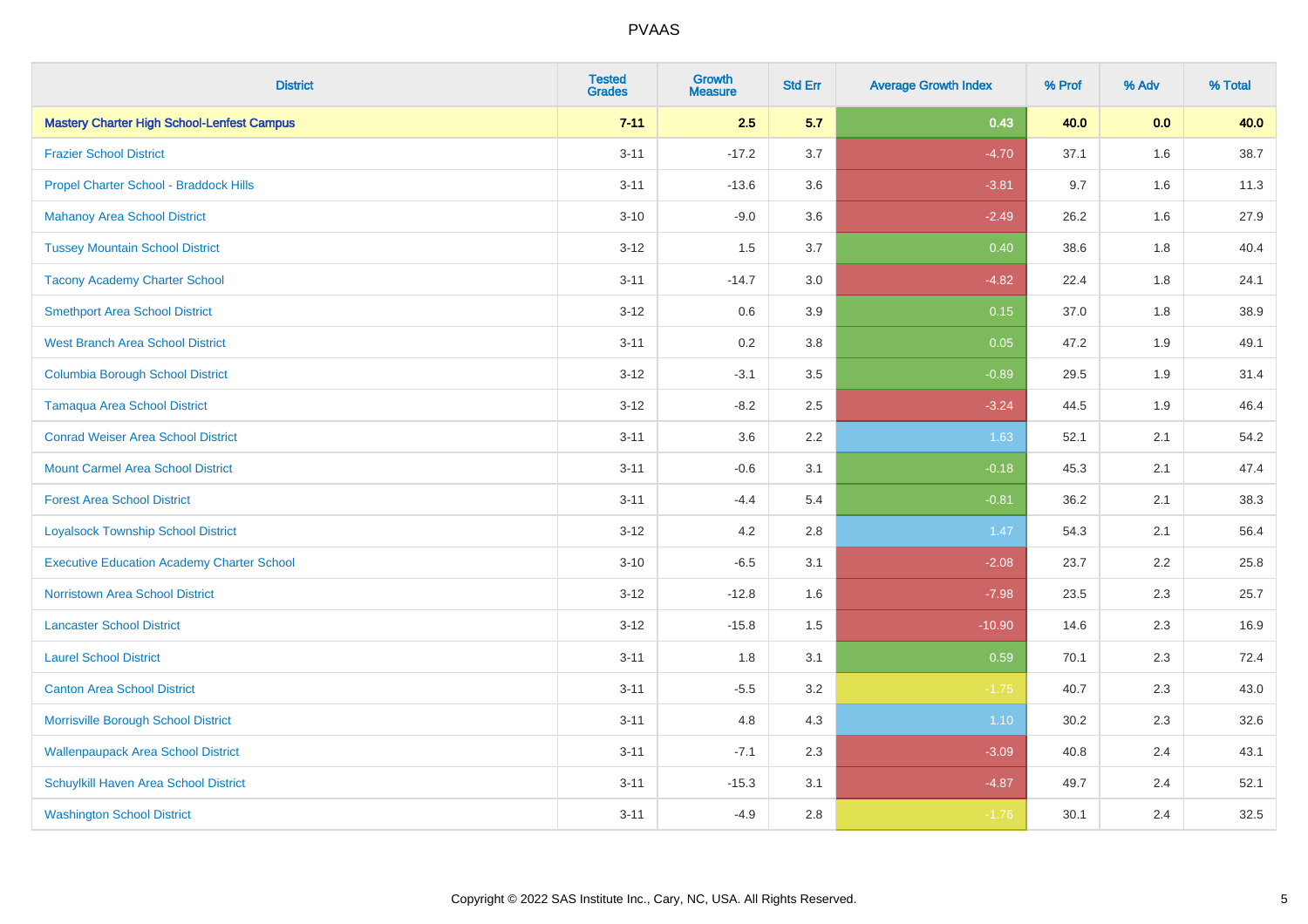| <b>District</b>                                   | <b>Tested</b><br><b>Grades</b> | <b>Growth</b><br><b>Measure</b> | <b>Std Err</b> | <b>Average Growth Index</b> | % Prof | % Adv | % Total |
|---------------------------------------------------|--------------------------------|---------------------------------|----------------|-----------------------------|--------|-------|---------|
| <b>Mastery Charter High School-Lenfest Campus</b> | $7 - 11$                       | 2.5                             | 5.7            | 0.43                        | 40.0   | 0.0   | 40.0    |
| <b>Reading School District</b>                    | $3 - 11$                       | 10.1                            | 1.4            | 7.25                        | 24.7   | 2.4   | 27.2    |
| <b>Dauphin County Technical School</b>            | $9 - 11$                       | $-45.5$                         | 2.6            | $-17.72$                    | 14.4   | 2.5   | 16.9    |
| Southern Huntingdon County School District        | $3 - 11$                       | $-12.9$                         | 3.2            | $-3.98$                     | 32.5   | 2.5   | 35.0    |
| <b>New Foundations Charter School</b>             | $3 - 11$                       | 5.4                             | 2.2            | 2.41                        | 47.2   | 2.5   | 49.8    |
| <b>Sullivan County School District</b>            | $3 - 10$                       | $-4.0$                          | 4.4            | $-0.90$                     | 66.7   | 2.6   | 69.2    |
| <b>Lebanon School District</b>                    | $3 - 11$                       | $-1.6$                          | 1.9            | $-0.80$                     | 24.4   | 2.6   | 27.0    |
| Philipsburg-Osceola Area School District          | $3 - 11$                       | $-24.8$                         | 3.3            | $-7.43$                     | 19.7   | 2.6   | 22.4    |
| <b>Achievement House Charter School</b>           | $7 - 11$                       | $-0.7$                          | 4.0            | $-0.17$                     | 32.5   | 2.6   | 35.1    |
| <b>Muhlenberg School District</b>                 | $3 - 10$                       | 4.0                             | 1.9            | 2.10                        | 34.2   | 2.6   | 36.8    |
| <b>Carbondale Area School District</b>            | $3 - 10$                       | 7.4                             | 3.3            | 2.25                        | 56.6   | 2.6   | 59.2    |
| <b>Allentown City School District</b>             | $3 - 12$                       | 5.3                             | 1.4            | 3.88                        | 25.3   | 2.7   | 28.0    |
| <b>Exeter Township School District</b>            | $3 - 11$                       | $-10.4$                         | 1.9            | $-5.44$                     | 50.6   | 2.7   | 53.3    |
| <b>Tulpehocken Area School District</b>           | $3 - 12$                       | $-13.7$                         | 2.8            | $-4.81$                     | 36.7   | 2.8   | 39.4    |
| <b>West Middlesex Area School District</b>        | $3 - 10$                       | $-8.4$                          | 3.8            | $-2.21$                     | 34.9   | 2.8   | 37.6    |
| <b>Central Greene School District</b>             | $3 - 11$                       | $-1.6$                          | 2.8            | $-0.55$                     | 54.2   | 2.8   | 57.0    |
| <b>Monessen City School District</b>              | $3 - 10$                       | 8.3                             | 4.5            | 1.85                        | 42.9   | 2.9   | 45.7    |
| Juniata County School District                    | $3 - 12$                       | $-4.9$                          | 2.1            | $-2.26$                     | 38.5   | 2.9   | 41.4    |
| Philadelphia Academy Charter School               | $3 - 11$                       | $-8.9$                          | 2.9            | $-3.04$                     | 50.5   | 2.9   | 53.4    |
| <b>Northwestern School District</b>               | $3 - 11$                       | $-24.9$                         | 3.5            | $-7.13$                     | 42.6   | 2.9   | 45.6    |
| <b>Erie City School District</b>                  | $3 - 12$                       | $-14.5$                         | 1.6            | $-9.26$                     | 25.4   | 3.0   | 28.4    |
| Northern Lebanon School District                  | $3 - 11$                       | 0.4                             | 2.5            | 0.15                        | 28.0   | 3.0   | 31.0    |
| <b>William Penn School District</b>               | $3 - 12$                       | 8.3                             | 2.1            | 3.99                        | 35.6   | 3.0   | 38.7    |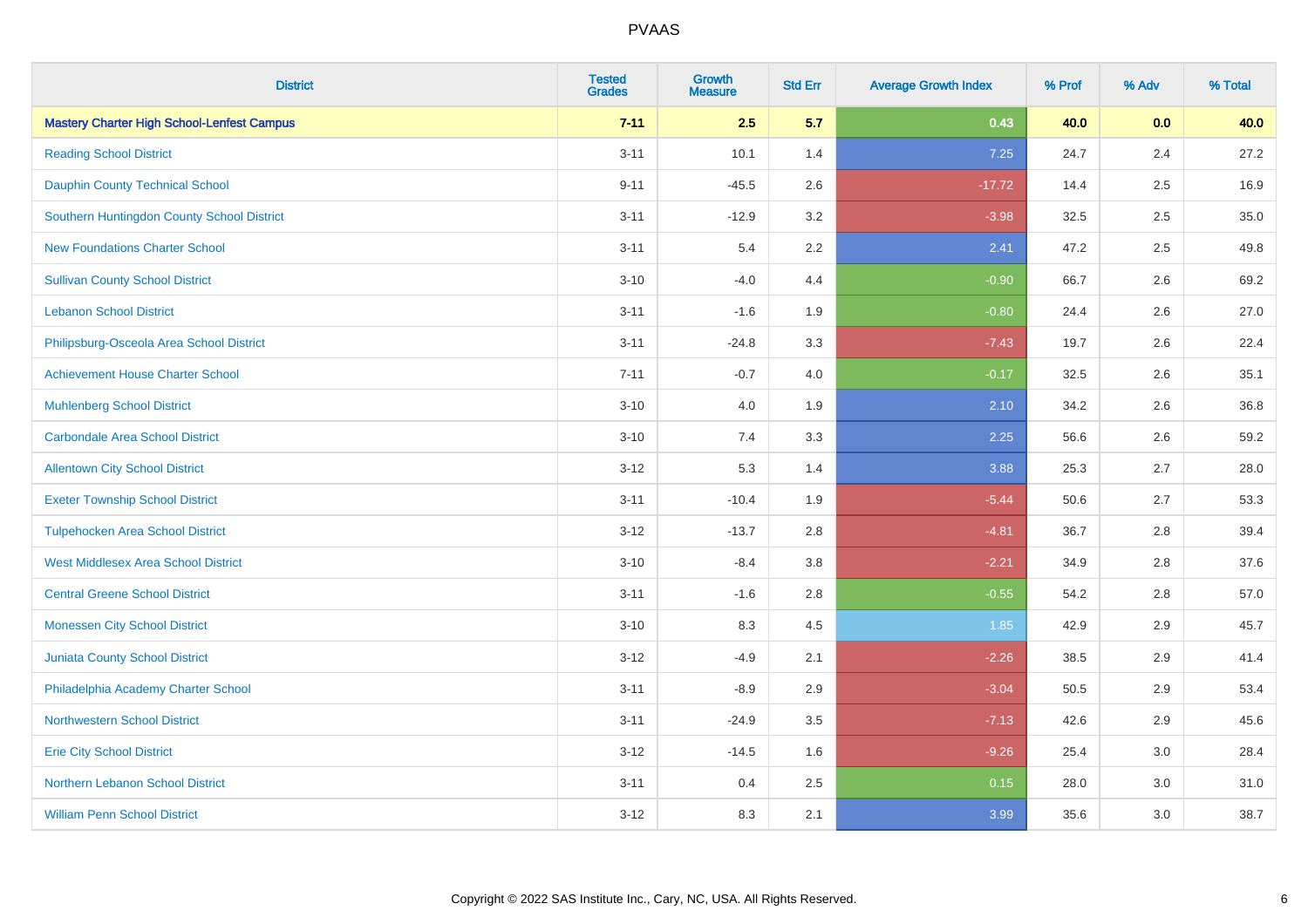| <b>District</b>                                   | <b>Tested</b><br><b>Grades</b> | <b>Growth</b><br><b>Measure</b> | <b>Std Err</b> | <b>Average Growth Index</b> | % Prof | % Adv   | % Total |
|---------------------------------------------------|--------------------------------|---------------------------------|----------------|-----------------------------|--------|---------|---------|
| <b>Mastery Charter High School-Lenfest Campus</b> | $7 - 11$                       | 2.5                             | 5.7            | 0.43                        | 40.0   | 0.0     | 40.0    |
| <b>Wyoming Valley West School District</b>        | $3 - 11$                       | $-2.2$                          | 2.4            | $-0.91$                     | 49.4   | 3.0     | 52.4    |
| <b>City CHS</b>                                   | $10 - 11$                      | 13.6                            | 2.7            | 5.12                        | 45.8   | 3.0     | 48.8    |
| <b>Blue Ridge School District</b>                 | $3 - 11$                       | $-0.5$                          | 3.6            | $-0.12$                     | 44.6   | 3.1     | 47.7    |
| <b>Mcguffey School District</b>                   | $3 - 11$                       | 2.1                             | 2.6            | 0.81                        | 57.7   | 3.1     | 60.8    |
| <b>Penns Manor Area School District</b>           | $3 - 12$                       | $-17.0$                         | 3.7            | $-4.52$                     | 29.7   | 3.1     | 32.8    |
| <b>Clearfield Area School District</b>            | $3 - 10$                       | $-9.4$                          | 2.6            | $-3.56$                     | 43.0   | 3.1     | 46.1    |
| Pennsylvania Distance Learning Charter School     | $3 - 12$                       | 9.3                             | 4.2            | 2.22                        | 42.2   | 3.1     | 45.3    |
| <b>Union City Area School District</b>            | $3 - 12$                       | $-10.2$                         | 3.6            | $-2.87$                     | 42.9   | 3.2     | 46.0    |
| <b>Shamokin Area School District</b>              | $3 - 11$                       | $-7.7$                          | 4.8            | $-1.60$                     | 38.1   | $3.2\,$ | 41.3    |
| <b>Lakeview School District</b>                   | $3 - 11$                       | $-0.9$                          | 3.7            | $-0.24$                     | 60.3   | 3.2     | 63.5    |
| <b>Penn-Delco School District</b>                 | $3 - 11$                       | $-6.8$                          | 1.9            | $-3.51$                     | 46.6   | 3.2     | 49.8    |
| <b>Bucks County Technical High School</b>         | $9 - 10$                       | $-12.0$                         | 2.5            | $-4.84$                     | 35.9   | 3.2     | 39.2    |
| <b>Minersville Area School District</b>           | $3 - 11$                       | $-14.4$                         | 3.7            | $-3.90$                     | 39.3   | 3.3     | 42.6    |
| <b>Elk Lake School District</b>                   | $3 - 11$                       | $-4.0$                          | 3.3            | $-1.23$                     | 46.2   | 3.3     | 49.4    |
| Mastery Charter School - Shoemaker Campus         | $7 - 10$                       | 4.1                             | 3.0            | 1.34                        | 20.9   | 3.3     | 24.2    |
| Allegheny-Clarion Valley School District          | $3 - 10$                       | 7.8                             | 4.7            | 1.65                        | 53.3   | 3.3     | 56.7    |
| <b>Northeast Bradford School District</b>         | $3 - 10$                       | $-3.1$                          | 4.0            | $-0.78$                     | 33.9   | 3.4     | 37.3    |
| <b>MaST Community Charter School II</b>           | $3 - 10$                       | 4.4                             | 3.2            | 1.37                        | 28.4   | 3.4     | 31.8    |
| <b>Mount Union Area School District</b>           | $3 - 10$                       | $-6.1$                          | 3.1            | $-1.97$                     | 32.2   | 3.4     | 35.6    |
| <b>Juniata Valley School District</b>             | $3 - 11$                       | $-3.9$                          | 3.5            | $-1.10$                     | 44.4   | 3.5     | 47.8    |
| <b>Big Beaver Falls Area School District</b>      | $3 - 11$                       | $-3.9$                          | 3.3            | $-1.18$                     | 34.1   | 3.5     | 37.6    |
| <b>Scranton School District</b>                   | $3 - 12$                       | $-2.9$                          | 2.4            | $-1.22$                     | 45.6   | 3.6     | 49.1    |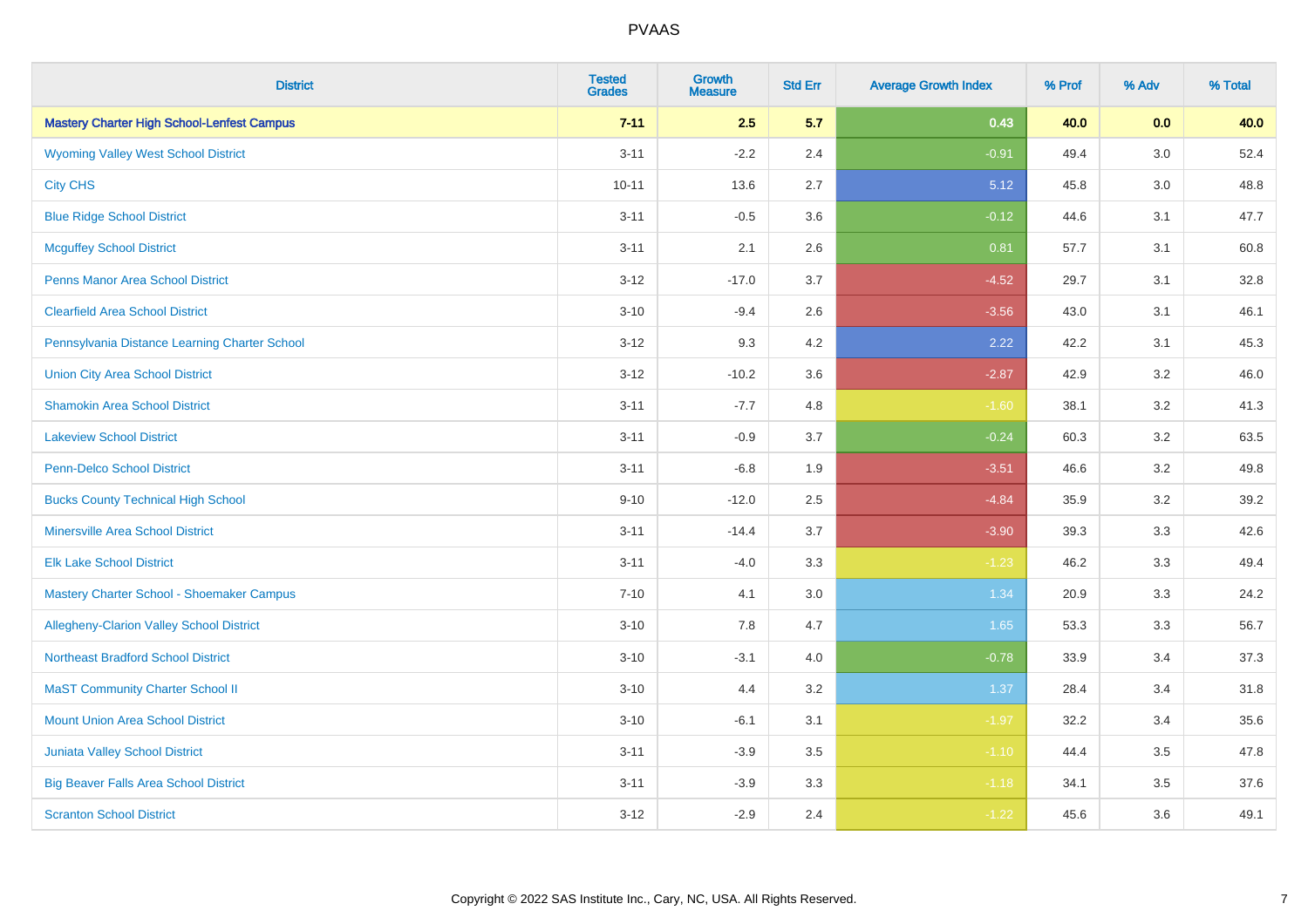| <b>District</b>                                   | <b>Tested</b><br><b>Grades</b> | <b>Growth</b><br><b>Measure</b> | <b>Std Err</b> | <b>Average Growth Index</b> | % Prof | % Adv | % Total |
|---------------------------------------------------|--------------------------------|---------------------------------|----------------|-----------------------------|--------|-------|---------|
| <b>Mastery Charter High School-Lenfest Campus</b> | $7 - 11$                       | 2.5                             | 5.7            | 0.43                        | 40.0   | 0.0   | 40.0    |
| <b>Springfield Township School District</b>       | $3 - 11$                       | $-18.9$                         | 3.2            | $-5.88$                     | 62.6   | 3.6   | 66.3    |
| <b>Woodland Hills School District</b>             | $3 - 12$                       | 3.2                             | 2.6            | 1.22                        | 31.4   | 3.6   | 35.0    |
| <b>Bristol Township School District</b>           | $3 - 11$                       | $-13.9$                         | 2.0            | $-7.05$                     | 31.0   | 3.7   | 34.7    |
| <b>Lakeland School District</b>                   | $3 - 11$                       | 1.1                             | 2.8            | 0.38                        | 48.6   | 3.7   | 52.3    |
| <b>Highlands School District</b>                  | $3 - 11$                       | $-7.4$                          | 2.7            | $-2.76$                     | 44.4   | 3.7   | 48.2    |
| New Kensington-Arnold School District             | $3 - 11$                       | $-0.4$                          | 3.8            | $-0.10$                     | 40.7   | 3.7   | 44.4    |
| <b>Muncy School District</b>                      | $3 - 11$                       | $-8.1$                          | 3.7            | $-2.21$                     | 42.0   | 3.8   | 45.8    |
| <b>Fairfield Area School District</b>             | $3 - 11$                       | $-5.6$                          | 3.4            | $-1.66$                     | 57.9   | 4.0   | 61.8    |
| Mifflinburg Area School District                  | $3 - 11$                       | $-15.8$                         | 2.5            | $-6.30$                     | 42.4   | 4.0   | 46.4    |
| <b>Easton Area School District</b>                | $3 - 12$                       | $-4.1$                          | 1.4            | $-2.91$                     | 39.9   | 4.0   | 43.9    |
| <b>Upper Moreland Township School District</b>    | $3 - 11$                       | $-5.0$                          | 2.2            | $-2.31$                     | 57.9   | 4.0   | 61.9    |
| <b>Yough School District</b>                      | $3 - 10$                       | $-6.6$                          | 2.7            | $-2.43$                     | 50.8   | 4.0   | 54.8    |
| Southern Columbia Area School District            | $3 - 11$                       | $-14.6$                         | 3.0            | $-4.92$                     | 55.0   | 4.0   | 59.0    |
| <b>Hopewell Area School District</b>              | $3 - 11$                       | 2.6                             | 2.7            | 0.97                        | 58.4   | 4.0   | 62.4    |
| <b>Elizabeth Forward School District</b>          | $3 - 11$                       | $-8.4$                          | 2.4            | $-3.41$                     | 51.7   | 4.0   | 55.7    |
| <b>Curwensville Area School District</b>          | $3 - 11$                       | $-27.9$                         | 4.1            | $-6.72$                     | 42.5   | 4.1   | 46.6    |
| <b>Freedom Area School District</b>               | $3 - 11$                       | $-7.1$                          | 3.0            | $-2.37$                     | 43.8   | 4.2   | 47.9    |
| Jefferson-Morgan School District                  | $3 - 10$                       | $-9.9$                          | 4.2            | $-2.35$                     | 43.8   | 4.2   | 47.9    |
| <b>Stroudsburg Area School District</b>           | $3 - 11$                       | $5.5\,$                         | 1.9            | 2.88                        | 48.1   | 4.2   | 52.3    |
| <b>Coatesville Area School District</b>           | $3 - 11$                       | $-4.4$                          | 1.7            | $-2.62$                     | 36.3   | 4.2   | 40.5    |
| <b>East Lycoming School District</b>              | $3 - 11$                       | $-6.0$                          | 2.7            | $-2.24$                     | 48.3   | 4.2   | 52.5    |
| <b>New Castle Area School District</b>            | $3 - 12$                       | $-6.4$                          | 2.4            | $-2.66$                     | 32.5   | 4.3   | 36.8    |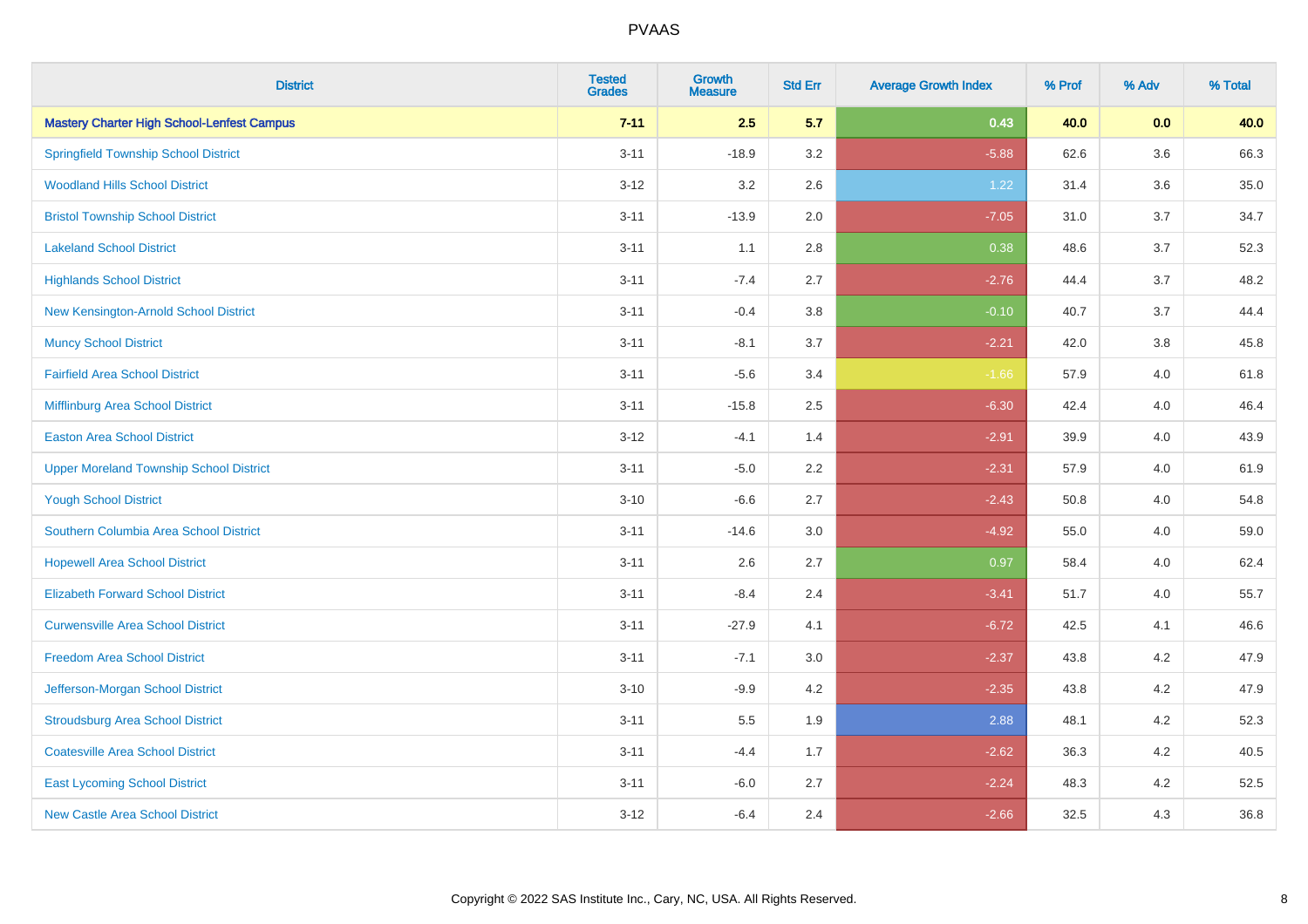| <b>District</b>                                   | <b>Tested</b><br><b>Grades</b> | <b>Growth</b><br><b>Measure</b> | <b>Std Err</b> | <b>Average Growth Index</b> | % Prof | % Adv   | % Total |
|---------------------------------------------------|--------------------------------|---------------------------------|----------------|-----------------------------|--------|---------|---------|
| <b>Mastery Charter High School-Lenfest Campus</b> | $7 - 11$                       | 2.5                             | 5.7            | 0.43                        | 40.0   | 0.0     | 40.0    |
| <b>Panther Valley School District</b>             | $3 - 12$                       | $-0.6$                          | 3.3            | $-0.19$                     | 47.9   | $4.3$   | 52.1    |
| <b>Tri-Valley School District</b>                 | $3 - 10$                       | $-6.4$                          | 4.1            | $-1.57$                     | 37.0   | 4.4     | 41.3    |
| <b>Galeton Area School District</b>               | $3 - 11$                       | 2.2                             | 5.3            | 0.42                        | 41.3   | 4.4     | 45.6    |
| <b>West York Area School District</b>             | $3 - 12$                       | 3.2                             | 2.3            | 1.38                        | 53.8   | 4.4     | 58.2    |
| <b>Franklin Area School District</b>              | $3 - 11$                       | 6.6                             | 2.8            | 2.34                        | 48.2   | 4.5     | 52.7    |
| <b>Chartiers-Houston School District</b>          | $3 - 10$                       | $-8.6$                          | 3.5            | $-2.41$                     | 59.7   | 4.5     | 64.2    |
| South Williamsport Area School District           | $3 - 10$                       | $-5.7$                          | 2.5            | $-2.30$                     | 45.5   | 4.5     | 50.0    |
| <b>Mckeesport Area School District</b>            | $3 - 12$                       | 9.0                             | 2.4            | 3.72                        | 31.0   | 4.5     | 35.5    |
| <b>Solanco School District</b>                    | $3 - 11$                       | $-11.0$                         | 2.0            | $-5.55$                     | 41.6   | $4.5\,$ | 46.1    |
| <b>Reach Cyber Charter School</b>                 | $3 - 11$                       | 8.1                             | 4.7            | 1.72                        | 42.4   | 4.6     | 47.0    |
| <b>Avonworth School District</b>                  | $3 - 10$                       | $-12.6$                         | 3.1            | $-4.01$                     | 59.8   | 4.6     | 64.4    |
| Johnsonburg Area School District                  | $3 - 11$                       | $-14.1$                         | 3.9            | $-3.62$                     | 54.0   | 4.6     | 58.6    |
| <b>Keystone Central School District</b>           | $3 - 11$                       | $-5.1$                          | 2.0            | $-2.46$                     | 44.7   | 4.6     | 49.4    |
| <b>Bangor Area School District</b>                | $3-12$                         | $-0.9$                          | 2.0            | $-0.43$                     | 44.3   | 4.7     | 49.0    |
| <b>Titusville Area School District</b>            | $3 - 11$                       | $-13.2$                         | 2.6            | $-4.99$                     | 43.2   | 4.8     | 48.0    |
| Insight PA Cyber Charter School                   | $3 - 11$                       | 0.7                             | 5.7            | 0.12                        | 50.0   | 4.8     | 54.8    |
| <b>Interboro School District</b>                  | $3 - 12$                       | $-7.3$                          | 2.1            | $-3.43$                     | 46.6   | 4.8     | 51.4    |
| <b>Upper Dauphin Area School District</b>         | $3 - 11$                       | $-6.3$                          | 3.2            | $-1.98$                     | 37.4   | 4.8     | 42.2    |
| <b>Greensburg Salem School District</b>           | $3 - 11$                       | $-4.4$                          | 2.4            | $-1.88$                     | 47.6   | 4.9     | 52.4    |
| <b>General Mclane School District</b>             | $3 - 11$                       | 3.1                             | 2.9            | 1.07                        | 62.3   | 4.9     | 67.2    |
| <b>Redbank Valley School District</b>             | $3 - 11$                       | $-9.5$                          | 3.4            | $-2.77$                     | 31.5   | 4.9     | 36.4    |
| <b>Palmerton Area School District</b>             | $3 - 11$                       | $-1.2$                          | 3.0            | $-0.39$                     | 57.4   | 5.0     | 62.4    |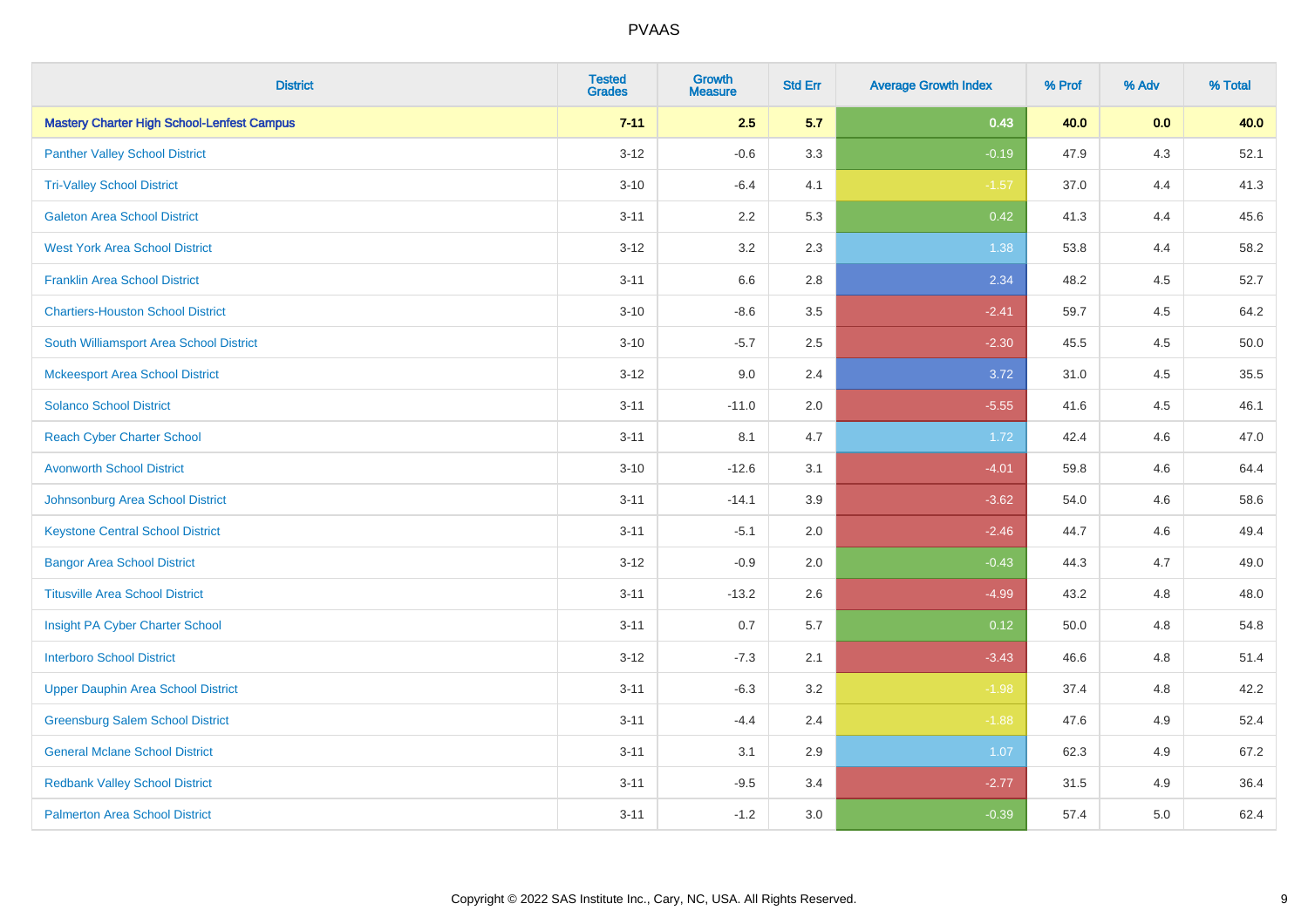| <b>District</b>                                   | <b>Tested</b><br><b>Grades</b> | Growth<br><b>Measure</b> | <b>Std Err</b> | <b>Average Growth Index</b> | % Prof | % Adv   | % Total |
|---------------------------------------------------|--------------------------------|--------------------------|----------------|-----------------------------|--------|---------|---------|
| <b>Mastery Charter High School-Lenfest Campus</b> | $7 - 11$                       | 2.5                      | 5.7            | 0.43                        | 40.0   | 0.0     | 40.0    |
| Pennsylvania Cyber Charter School                 | $3 - 11$                       | 11.6                     | 1.5            | 7.54                        | 46.3   | $5.0\,$ | 51.3    |
| Pocono Mountain School District                   | $3 - 12$                       | 6.8                      | $1.5$          | 4.62                        | 45.8   | 5.0     | 50.7    |
| <b>Roberto Clemente Charter School</b>            | $3 - 12$                       | 2.2                      | 4.9            | 0.45                        | 27.5   | 5.0     | 32.5    |
| <b>Shenandoah Valley School District</b>          | $3 - 11$                       | 9.7                      | 3.9            | 2.49                        | 28.3   | 5.0     | 33.3    |
| Lehigh Valley Academy Regional Charter School     | $3 - 11$                       | 0.7                      | 2.3            | 0.32                        | 46.3   | $5.0\,$ | 51.4    |
| North Schuylkill School District                  | $3 - 11$                       | $-1.0$                   | 2.4            | $-0.42$                     | 41.8   | 5.1     | 46.8    |
| <b>Turkeyfoot Valley Area School District</b>     | $3 - 12$                       | $-4.3$                   | 5.6            | $-0.76$                     | 22.0   | 5.1     | 27.1    |
| <b>Wilmington Area School District</b>            | $3 - 11$                       | 7.5                      | 3.0            | 2.48                        | 55.1   | 5.1     | 60.2    |
| <b>Northern Cambria School District</b>           | $3 - 11$                       | 10.0                     | 3.3            | 3.04                        | 47.4   | 5.1     | 52.6    |
| <b>Fort Cherry School District</b>                | $3 - 10$                       | $-5.9$                   | 3.8            | $-1.56$                     | 55.2   | 5.2     | 60.3    |
| <b>Sharon City School District</b>                | $3 - 11$                       | 4.9                      | 2.6            | 1.87                        | 48.2   | 5.3     | 53.4    |
| Middletown Area School District                   | $3 - 11$                       | $-5.3$                   | 2.6            | $-2.05$                     | 46.4   | 5.3     | 51.7    |
| <b>Warren County School District</b>              | $3 - 11$                       | $-0.1$                   | 1.8            | $-0.06$                     | 37.2   | 5.3     | 42.6    |
| <b>Glendale School District</b>                   | $3 - 10$                       | $-0.9$                   | 3.7            | $-0.24$                     | 50.0   | 5.4     | 55.4    |
| <b>Wilkes-Barre Area School District</b>          | $3 - 11$                       | 0.1                      | 3.2            | 0.02                        | 35.5   | 5.4     | 40.9    |
| <b>Purchase Line School District</b>              | $3 - 12$                       | 1.7                      | 3.5            | 0.47                        | 43.1   | 5.4     | 48.5    |
| <b>Benton Area School District</b>                | $3 - 10$                       | $-9.7$                   | 4.5            | $-2.18$                     | 43.2   | 5.4     | 48.6    |
| <b>Millville Area School District</b>             | $3 - 12$                       | $-0.9$                   | 4.7            | $-0.18$                     | 51.4   | 5.4     | 56.8    |
| <b>Pottsville Area School District</b>            | $3 - 12$                       | 4.4                      | 2.3            | 1.94                        | 44.8   | 5.4     | 50.2    |
| <b>Montrose Area School District</b>              | $3 - 10$                       | $-5.5$                   | 3.0            | $-1.82$                     | 46.7   | 5.4     | 52.2    |
| <b>Antietam School District</b>                   | $3 - 10$                       | $-4.3$                   | 3.8            | $-1.13$                     | 36.4   | 5.4     | 41.8    |
| <b>Berwick Area School District</b>               | $3 - 11$                       | $-9.3$                   | 2.6            | $-3.59$                     | 42.1   | 5.5     | 47.6    |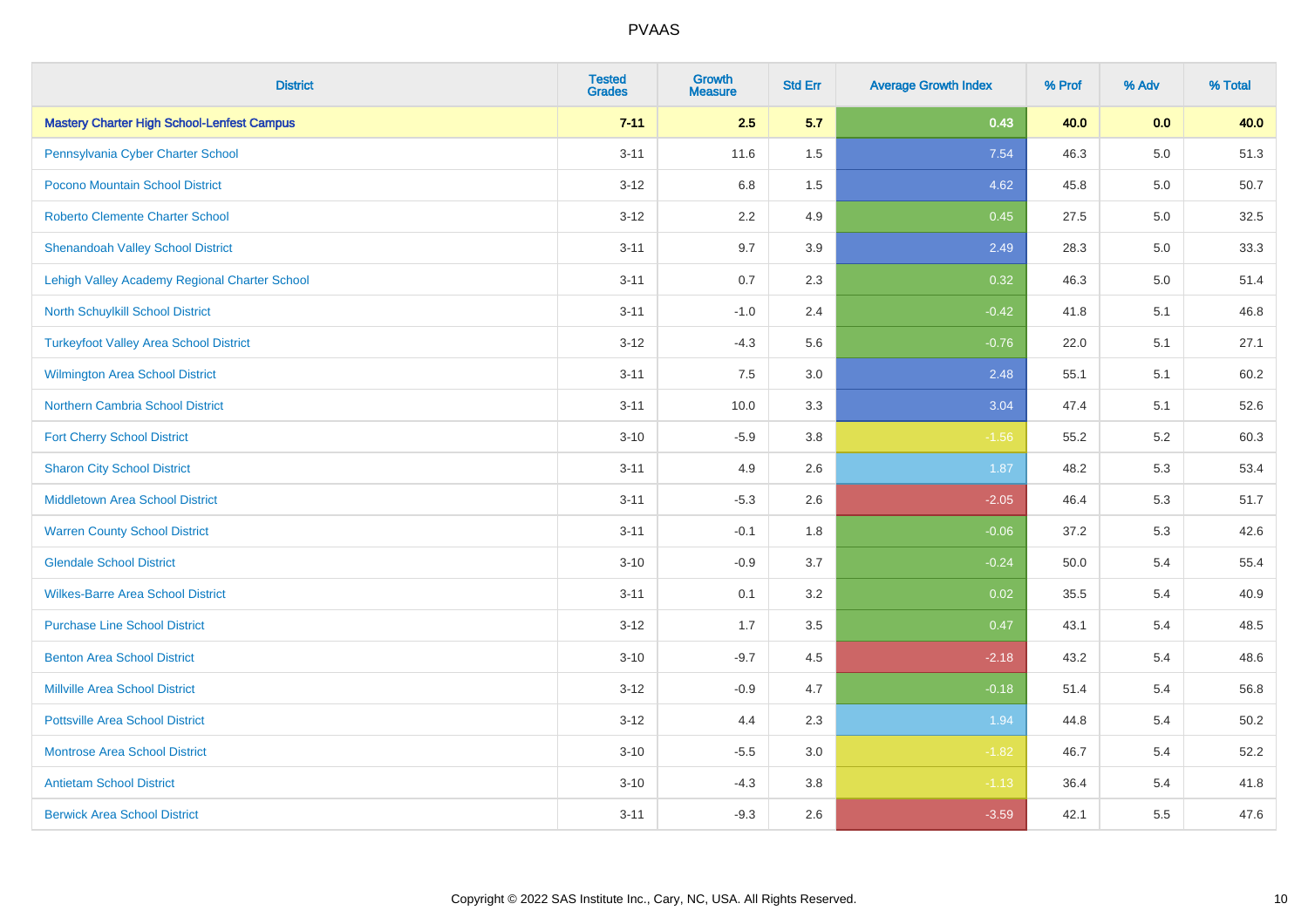| <b>District</b>                                   | <b>Tested</b><br><b>Grades</b> | <b>Growth</b><br><b>Measure</b> | <b>Std Err</b> | <b>Average Growth Index</b> | % Prof | % Adv   | % Total |
|---------------------------------------------------|--------------------------------|---------------------------------|----------------|-----------------------------|--------|---------|---------|
| <b>Mastery Charter High School-Lenfest Campus</b> | $7 - 11$                       | 2.5                             | 5.7            | 0.43                        | 40.0   | 0.0     | 40.0    |
| <b>Pleasant Valley School District</b>            | $3 - 11$                       | 3.1                             | 2.0            | 1.57                        | 57.2   | $5.5\,$ | 62.8    |
| <b>Punxsutawney Area School District</b>          | $3 - 11$                       | 4.2                             | 2.9            | 1.45                        | 55.0   | 5.5     | 60.6    |
| <b>Neshannock Township School District</b>        | $3 - 10$                       | $-9.7$                          | 2.9            | $-3.34$                     | 62.4   | 5.6     | 67.9    |
| <b>Austin Area School District</b>                | $3 - 11$                       | $-5.7$                          | 6.4            | $-0.90$                     | 33.3   | 5.6     | 38.9    |
| <b>Conemaugh Valley School District</b>           | $3 - 12$                       | $-3.2$                          | 4.1            | $-0.78$                     | 48.2   | 5.6     | 53.7    |
| <b>York Co School Of Technology</b>               | $9 - 12$                       | $-3.8$                          | 1.7            | $-2.22$                     | 39.1   | 5.6     | 44.7    |
| Susquehanna Township School District              | $3 - 12$                       | $-5.8$                          | 2.7            | $-2.17$                     | 36.0   | 5.6     | 41.6    |
| <b>Lehighton Area School District</b>             | $3 - 11$                       | $-1.6$                          | 2.3            | $-0.70$                     | 51.1   | 5.6     | 56.7    |
| <b>Steel Valley School District</b>               | $3 - 11$                       | 6.5                             | 3.4            | 1.89                        | 50.7   | 5.6     | 56.3    |
| <b>Troy Area School District</b>                  | $3 - 10$                       | $-4.3$                          | 3.4            | $-1.26$                     | 43.2   | 5.7     | 48.9    |
| <b>Hanover Area School District</b>               | $3 - 11$                       | 2.2                             | 4.6            | 0.48                        | 42.9   | 5.7     | 48.6    |
| Mastery Charter School - Hardy Williams           | $3 - 11$                       | 11.4                            | 3.4            | 3.33                        | 44.3   | 5.7     | 50.0    |
| New Brighton Area School District                 | $3 - 11$                       | 4.6                             | 3.1            | 1.47                        | 60.9   | 5.8     | 66.7    |
| <b>Chestnut Ridge School District</b>             | $3 - 12$                       | $-3.4$                          | 2.9            | $-1.17$                     | 46.6   | 5.8     | 52.4    |
| Oil City Area School District                     | $3 - 11$                       | $-2.9$                          | 2.6            | $-1.08$                     | 44.4   | 5.8     | 50.2    |
| <b>Uniontown Area School District</b>             | $3 - 11$                       | 6.0                             | 3.2            | 1.87                        | 62.4   | 5.9     | 68.2    |
| <b>North Star School District</b>                 | $3 - 11$                       | $-8.7$                          | 3.5            | $-2.51$                     | 47.8   | 6.0     | 53.7    |
| <b>Cambria Heights School District</b>            | $3 - 10$                       | $-4.1$                          | 3.1            | $-1.32$                     | 51.0   | 6.0     | 57.0    |
| <b>Corry Area School District</b>                 | $3 - 11$                       | $-5.3$                          | 2.6            | $-2.03$                     | 38.5   | 6.0     | 44.5    |
| <b>Dover Area School District</b>                 | $3 - 12$                       | 6.0                             | 2.1            | 2.94                        | 52.2   | 6.0     | 58.2    |
| <b>Southeastern Greene School District</b>        | $3 - 10$                       | 3.3                             | 4.6            | 0.72                        | 57.6   | 6.1     | 63.6    |
| <b>Armstrong School District</b>                  | $3 - 11$                       | 2.6                             | 1.7            | 1.53                        | 51.5   | 6.1     | 57.6    |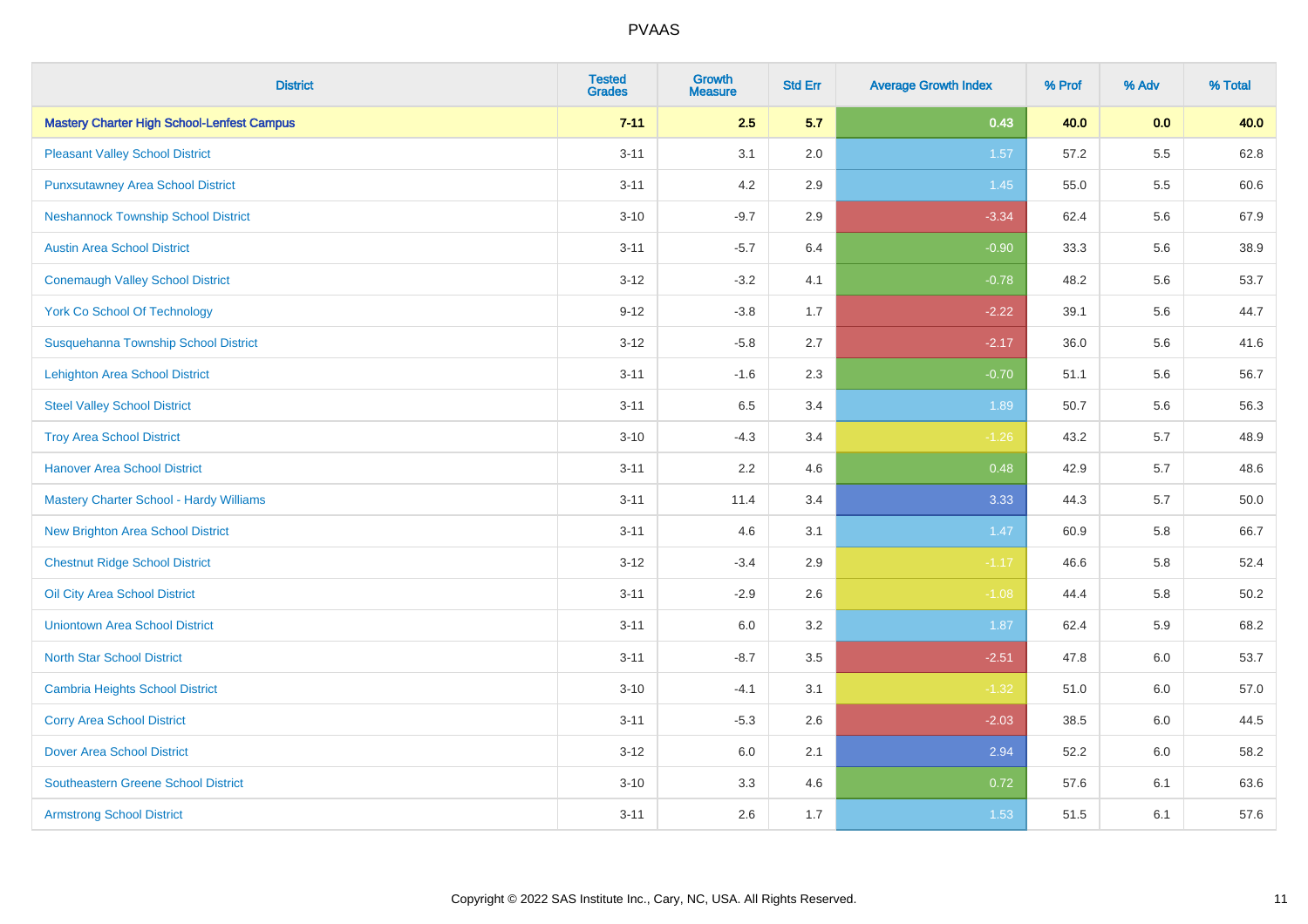| <b>District</b>                                   | <b>Tested</b><br><b>Grades</b> | Growth<br><b>Measure</b> | <b>Std Err</b> | <b>Average Growth Index</b> | % Prof | % Adv   | % Total |
|---------------------------------------------------|--------------------------------|--------------------------|----------------|-----------------------------|--------|---------|---------|
| <b>Mastery Charter High School-Lenfest Campus</b> | $7 - 11$                       | 2.5                      | 5.7            | 0.43                        | 40.0   | 0.0     | 40.0    |
| <b>Valley Grove School District</b>               | $3 - 10$                       | $-3.7$                   | 3.7            | $-1.01$                     | 51.2   | 6.1     | 57.3    |
| <b>Shikellamy School District</b>                 | $3 - 10$                       | $-22.3$                  | 2.5            | $-8.92$                     | 33.3   | 6.1     | 39.5    |
| <b>Brentwood Borough School District</b>          | $3 - 11$                       | $-5.3$                   | 3.0            | $-1.72$                     | 52.0   | 6.1     | 58.2    |
| <b>Brownsville Area School District</b>           | $3 - 12$                       | $-7.2$                   | 3.9            | $-1.83$                     | 34.4   | 6.1     | 40.5    |
| <b>Otto-Eldred School District</b>                | $3 - 11$                       | $-0.7$                   | 4.2            | $-0.15$                     | 56.2   | $6.2\,$ | 62.5    |
| <b>Moniteau School District</b>                   | $3 - 11$                       | $-11.8$                  | 3.3            | $-3.56$                     | 50.0   | 6.3     | 56.3    |
| <b>Carlisle Area School District</b>              | $3 - 11$                       | $-5.3$                   | 1.9            | $-2.81$                     | 54.0   | 6.3     | 60.3    |
| <b>Rose Tree Media School District</b>            | $3 - 10$                       | $-25.6$                  | 2.4            | $-10.76$                    | 54.8   | 6.4     | 61.2    |
| Southern Tioga School District                    | $3 - 11$                       | $-11.5$                  | 2.7            | $-4.25$                     | 47.8   | 6.4     | 54.3    |
| <b>Keystone School District</b>                   | $3 - 11$                       | 3.1                      | 3.3            | 0.94                        | 50.6   | 6.5     | 57.1    |
| <b>Western Beaver County School District</b>      | $3 - 11$                       | $-7.8$                   | 4.2            | $-1.87$                     | 56.5   | 6.5     | 63.0    |
| <b>Chichester School District</b>                 | $3 - 11$                       | $-2.7$                   | 2.3            | $-1.17$                     | 44.6   | 6.6     | 51.2    |
| <b>Towanda Area School District</b>               | $3 - 11$                       | 4.0                      | 2.8            | 1.44                        | 39.4   | 6.6     | 46.0    |
| <b>Salisbury Township School District</b>         | $3 - 11$                       | 6.3                      | 3.6            | 1.77                        | 46.2   | 6.6     | 52.8    |
| <b>United School District</b>                     | $3 - 11$                       | 2.1                      | 3.4            | 0.63                        | 60.3   | 6.6     | 66.9    |
| <b>South Eastern School District</b>              | $3 - 11$                       | 0.9                      | 2.4            | 0.39                        | 54.8   | 6.6     | 61.4    |
| <b>Agora Cyber Charter School</b>                 | $3 - 11$                       | 5.8                      | 2.6            | 2.28                        | 42.8   | 6.6     | 49.4    |
| <b>Upper Darby School District</b>                | $3 - 12$                       | 6.9                      | 1.5            | 4.62                        | 45.0   | 6.7     | 51.7    |
| <b>Palisades School District</b>                  | $3 - 11$                       | $-8.7$                   | 2.8            | $-3.06$                     | 53.8   | 6.7     | 60.5    |
| <b>Mifflin County School District</b>             | $3 - 11$                       | 9.1                      | 1.7            | 5.49                        | 47.1   | 6.7     | 53.8    |
| South Side Area School District                   | $3 - 11$                       | $-1.6$                   | 3.3            | $-0.48$                     | 50.0   | 6.8     | 56.8    |
| <b>Clarion-Limestone Area School District</b>     | $3 - 12$                       | $-2.5$                   | 4.1            | $-0.60$                     | 56.8   | 6.8     | 63.6    |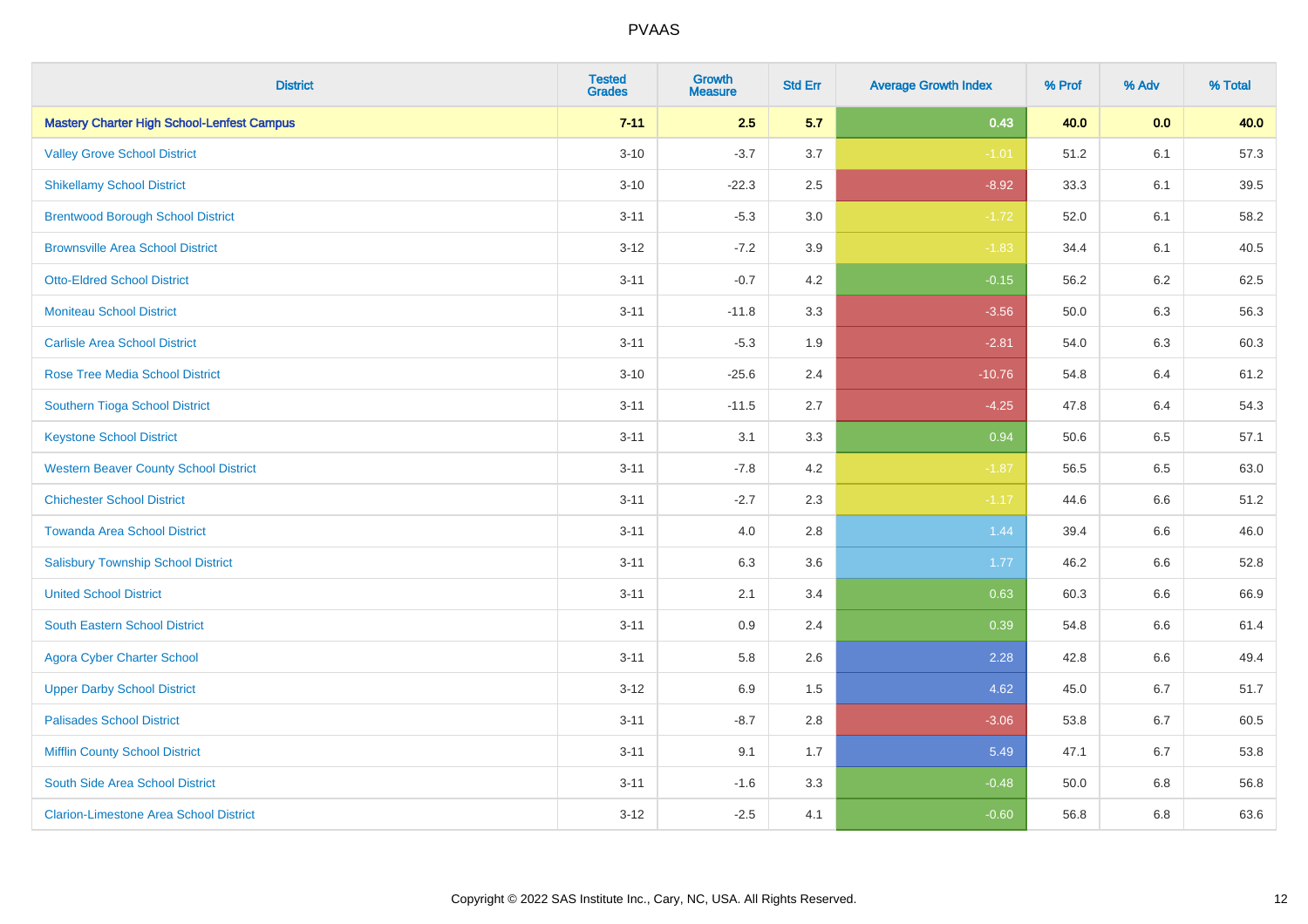| <b>District</b>                                   | <b>Tested</b><br><b>Grades</b> | <b>Growth</b><br><b>Measure</b> | <b>Std Err</b> | <b>Average Growth Index</b> | % Prof | % Adv   | % Total |
|---------------------------------------------------|--------------------------------|---------------------------------|----------------|-----------------------------|--------|---------|---------|
| <b>Mastery Charter High School-Lenfest Campus</b> | $7 - 11$                       | 2.5                             | 5.7            | 0.43                        | 40.0   | 0.0     | 40.0    |
| <b>Waynesboro Area School District</b>            | $3 - 12$                       | $-6.1$                          | 1.9            | $-3.20$                     | 50.0   | $6.8\,$ | 56.8    |
| <b>Bermudian Springs School District</b>          | $3 - 11$                       | $-5.5$                          | 2.9            | $-1.94$                     | 56.4   | 6.8     | 63.2    |
| <b>Susquehanna Community School District</b>      | $3 - 11$                       | $-2.8$                          | 4.2            | $-0.66$                     | 49.4   | $6.9\,$ | 56.3    |
| <b>Greenville Area School District</b>            | $3 - 11$                       | 0.7                             | 2.9            | 0.26                        | 53.4   | 6.9     | 60.3    |
| <b>Milton Area School District</b>                | $3 - 11$                       | $-8.7$                          | 2.5            | $-3.52$                     | 45.4   | $6.9\,$ | 52.3    |
| Meyersdale Area School District                   | $3 - 11$                       | 4.2                             | 4.0            | 1.07                        | 43.1   | 6.9     | 50.0    |
| <b>Blairsville-Saltsburg School District</b>      | $3 - 11$                       | $-8.0$                          | 3.0            | $-2.68$                     | 37.3   | 7.0     | 44.3    |
| <b>Union School District</b>                      | $3 - 12$                       | 2.3                             | 4.2            | 0.54                        | 32.6   | 7.0     | 39.5    |
| Philadelphia City School District                 | $3 - 12$                       | 7.5                             | 0.6            | 12.64                       | 38.4   | 7.0     | 45.4    |
| <b>Reynolds School District</b>                   | $3 - 10$                       | 0.5                             | 3.4            | 0.16                        | 52.1   | 7.0     | 59.2    |
| <b>Penncrest School District</b>                  | $3 - 11$                       | 5.7                             | 2.2            | 2.57                        | 47.2   | 7.1     | 54.3    |
| <b>Old Forge School District</b>                  | $3 - 12$                       | $-5.9$                          | 3.4            | $-1.73$                     | 52.9   | 7.1     | 60.0    |
| <b>Twin Valley School District</b>                | $3 - 12$                       | $-3.6$                          | 2.1            | $-1.69$                     | 49.6   | 7.1     | 56.8    |
| <b>Governor Mifflin School District</b>           | $3 - 11$                       | 4.1                             | 1.8            | 2.33                        | 42.5   | 7.2     | 49.7    |
| <b>Southmoreland School District</b>              | $3 - 11$                       | $-8.3$                          | 3.6            | $-2.32$                     | 56.8   | 7.2     | 64.0    |
| <b>Dunmore School District</b>                    | $3 - 11$                       | $-7.7$                          | 2.9            | $-2.62$                     | 34.0   | 7.2     | 41.2    |
| <b>Hatboro-Horsham School District</b>            | $3 - 11$                       | $-12.8$                         | 1.7            | $-7.47$                     | 45.6   | 7.2     | 52.8    |
| <b>Windber Area School District</b>               | $3 - 11$                       | $-7.2$                          | 3.2            | $-2.24$                     | 55.4   | 7.2     | 62.6    |
| <b>Northwest Area School District</b>             | $3 - 10$                       | $-10.0$                         | 3.8            | $-2.59$                     | 34.6   | 7.3     | 41.8    |
| <b>West Greene School District</b>                | $3 - 11$                       | $-4.5$                          | 4.3            | $-1.04$                     | 36.6   | 7.3     | 43.9    |
| <b>Whitehall-Coplay School District</b>           | $3 - 11$                       | 6.1                             | 1.8            | 3.45                        | 49.3   | 7.4     | 56.6    |
| <b>Charleroi School District</b>                  | $3 - 11$                       | $-2.6$                          | 3.0            | $-0.86$                     | 55.7   | 7.4     | 63.1    |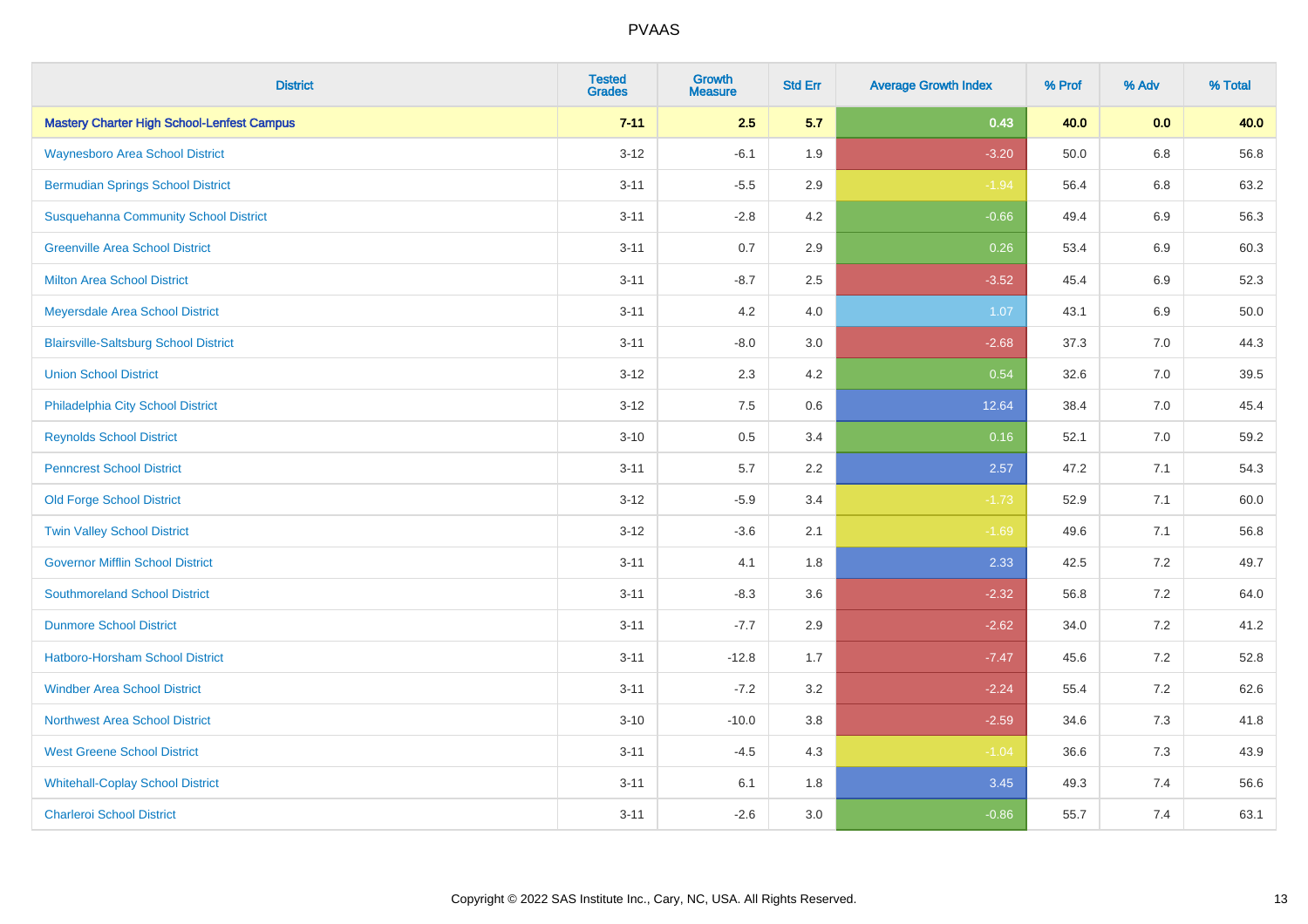| <b>District</b>                                   | <b>Tested</b><br><b>Grades</b> | Growth<br>Measure | <b>Std Err</b> | <b>Average Growth Index</b> | % Prof | % Adv   | % Total |
|---------------------------------------------------|--------------------------------|-------------------|----------------|-----------------------------|--------|---------|---------|
| <b>Mastery Charter High School-Lenfest Campus</b> | $7 - 11$                       | 2.5               | 5.7            | 0.43                        | 40.0   | 0.0     | 40.0    |
| <b>Central Dauphin School District</b>            | $3 - 11$                       | 4.4               | 1.3            | 3.32                        | 53.3   | 7.4     | 60.7    |
| Jim Thorpe Area School District                   | $3 - 11$                       | $-5.8$            | 2.7            | $-2.19$                     | 33.3   | 7.4     | 40.7    |
| Millersburg Area School District                  | $3 - 11$                       | 6.2               | 3.8            | 1.63                        | 51.8   | 7.4     | 59.3    |
| <b>Conneaut School District</b>                   | $3 - 12$                       | $-7.5$            | 2.6            | $-2.91$                     | 38.4   | 7.4     | 45.8    |
| <b>Sayre Area School District</b>                 | $3 - 11$                       | 11.2              | 3.5            | 3.20                        | 52.2   | $7.5\,$ | 59.7    |
| Jeannette City School District                    | $3 - 11$                       | $-4.3$            | 3.8            | $-1.13$                     | 46.7   | 7.5     | 54.2    |
| Catasauqua Area School District                   | $3 - 12$                       | $-12.1$           | 3.0            | $-4.00$                     | 36.8   | 7.6     | 44.3    |
| <b>Wattsburg Area School District</b>             | $3 - 11$                       | 6.5               | 2.7            | 2.43                        | 42.7   | 7.6     | 50.3    |
| <b>Dallas School District</b>                     | $3 - 11$                       | $-2.5$            | 2.2            | $-1.12$                     | 54.9   | 7.6     | 62.4    |
| <b>Athens Area School District</b>                | $3 - 11$                       | 1.6               | 2.5            | 0.64                        | 46.9   | 7.6     | 54.5    |
| <b>Pine Grove Area School District</b>            | $3 - 11$                       | $-7.7$            | 2.9            | $-2.66$                     | 42.3   | 7.7     | 50.0    |
| Penn Cambria School District                      | $3 - 11$                       | $-0.0$            | 2.7            | $-0.01$                     | 61.5   | 7.7     | 69.2    |
| <b>Brockway Area School District</b>              | $3 - 11$                       | 0.6               | 3.6            | 0.16                        | 49.2   | 7.7     | 56.9    |
| <b>Annville-Cleona School District</b>            | $3 - 12$                       | $-12.1$           | 2.7            | $-4.46$                     | 34.9   | 7.8     | 42.6    |
| East Stroudsburg Area School District             | $3 - 11$                       | 0.1               | 1.6            | 0.05                        | 45.8   | $7.8\,$ | 53.6    |
| <b>Connellsville Area School District</b>         | $3 - 11$                       | 6.1               | 2.0            | 3.05                        | 45.4   | 7.8     | 53.2    |
| <b>Iroquois School District</b>                   | $3 - 11$                       | 13.1              | 3.0            | 4.35                        | 48.2   | 7.8     | 56.0    |
| <b>Mid Valley School District</b>                 | $3 - 10$                       | $-1.7$            | 3.0            | $-0.55$                     | 45.1   | 7.8     | 52.9    |
| <b>Hazleton Area School District</b>              | $3 - 11$                       | 9.6               | 1.4            | 6.77                        | 45.0   | 7.8     | 52.9    |
| Lake-Lehman School District                       | $3 - 11$                       | 10.8              | 2.7            | 3.93                        | 55.3   | 7.9     | 63.2    |
| <b>Ringgold School District</b>                   | $3 - 11$                       | $-14.7$           | 2.4            | $-6.04$                     | 41.5   | 7.9     | 49.4    |
| <b>Collegium Charter School</b>                   | $3 - 10$                       | 5.9               | 2.5            | 2.33                        | 38.1   | 7.9     | 46.0    |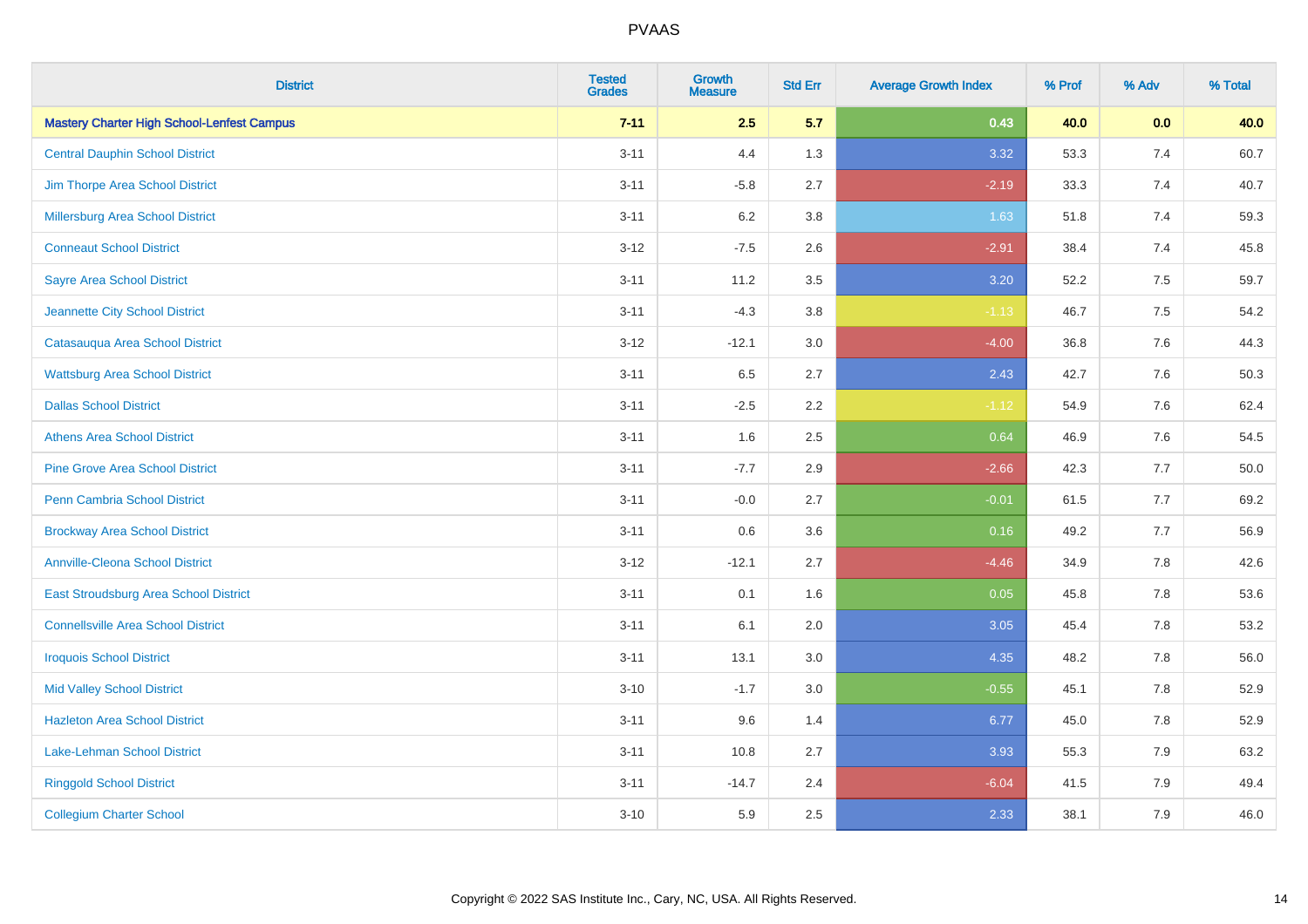| <b>District</b>                                   | <b>Tested</b><br><b>Grades</b> | <b>Growth</b><br><b>Measure</b> | <b>Std Err</b> | <b>Average Growth Index</b> | % Prof | % Adv   | % Total |
|---------------------------------------------------|--------------------------------|---------------------------------|----------------|-----------------------------|--------|---------|---------|
| <b>Mastery Charter High School-Lenfest Campus</b> | $7 - 11$                       | 2.5                             | 5.7            | 0.43                        | 40.0   | 0.0     | 40.0    |
| <b>Oxford Area School District</b>                | $3 - 11$                       | $-4.3$                          | 1.9            | $-2.26$                     | 41.3   | $8.0\,$ | 49.3    |
| <b>Mercer Area School District</b>                | $3 - 11$                       | $-0.2$                          | 3.3            | $-0.06$                     | 56.0   | 8.0     | 64.0    |
| <b>Pennridge School District</b>                  | $3 - 10$                       | $-16.8$                         | 1.4            | $-11.59$                    | 46.8   | $8.0\,$ | 54.9    |
| <b>Fannett-Metal School District</b>              | $3 - 11$                       | $-3.4$                          | 5.1            | $-0.67$                     | 38.7   | 8.1     | 46.8    |
| <b>Warrior Run School District</b>                | $3 - 11$                       | 4.6                             | 3.0            | 1.51                        | 40.9   | 8.1     | 49.0    |
| <b>Tuscarora School District</b>                  | $3 - 11$                       | $-0.6$                          | 2.3            | $-0.27$                     | 45.1   | 8.1     | 53.2    |
| <b>South Western School District</b>              | $3 - 12$                       | 3.9                             | 1.9            | 2.08                        | 60.2   | 8.1     | 68.3    |
| Saint Marys Area School District                  | $3 - 11$                       | 7.8                             | 2.6            | 3.04                        | 57.0   | 8.2     | 65.2    |
| <b>Claysburg-Kimmel School District</b>           | $3 - 11$                       | $-5.7$                          | 4.0            | $-1.42$                     | 42.9   | $8.2\,$ | 51.0    |
| <b>Hamburg Area School District</b>               | $3 - 11$                       | 8.9                             | 2.5            | 3.63                        | 43.5   | 8.2     | 51.7    |
| <b>Pittsburgh School District</b>                 | $3 - 11$                       | $-3.3$                          | 1.1            | $-3.04$                     | 33.9   | 8.2     | 42.1    |
| <b>Brandywine Heights Area School District</b>    | $3 - 11$                       | $-4.9$                          | 2.7            | $-1.81$                     | 49.2   | 8.2     | 57.4    |
| <b>Coudersport Area School District</b>           | $3 - 11$                       | $7.7\,$                         | 3.7            | 2.06                        | 55.7   | 8.2     | 63.9    |
| <b>Ridley School District</b>                     | $3 - 12$                       | 10.0                            | 1.6            | 6.10                        | 45.6   | 8.2     | 53.8    |
| <b>Altoona Area School District</b>               | $3 - 12$                       | 3.3                             | 1.6            | 1.99                        | 47.7   | 8.2     | 55.9    |
| <b>Bensalem Township School District</b>          | $3 - 11$                       | 1.6                             | 1.6            | 0.98                        | 38.8   | 8.3     | 47.1    |
| <b>Bradford Area School District</b>              | $3 - 12$                       | $-9.3$                          | 2.4            | $-3.87$                     | 45.8   | 8.3     | 54.2    |
| Karns City Area School District                   | $3 - 11$                       | $-6.0$                          | 2.9            | $-2.03$                     | 53.1   | 8.3     | 61.5    |
| <b>Gillingham Charter School</b>                  | $3 - 11$                       | $-4.4$                          | 5.6            | $-0.77$                     | 20.8   | 8.3     | 29.2    |
| 21st Century Cyber Charter School                 | $6 - 12$                       | 5.7                             | 2.3            | 2.50                        | 56.7   | 8.3     | 65.0    |
| <b>Cornwall-Lebanon School District</b>           | $3 - 11$                       | 8.3                             | 1.6            | 5.08                        | 47.2   | 8.4     | 55.6    |
| <b>West Perry School District</b>                 | $3 - 11$                       | 12.5                            | 2.5            | 4.99                        | 56.6   | 8.4     | 65.0    |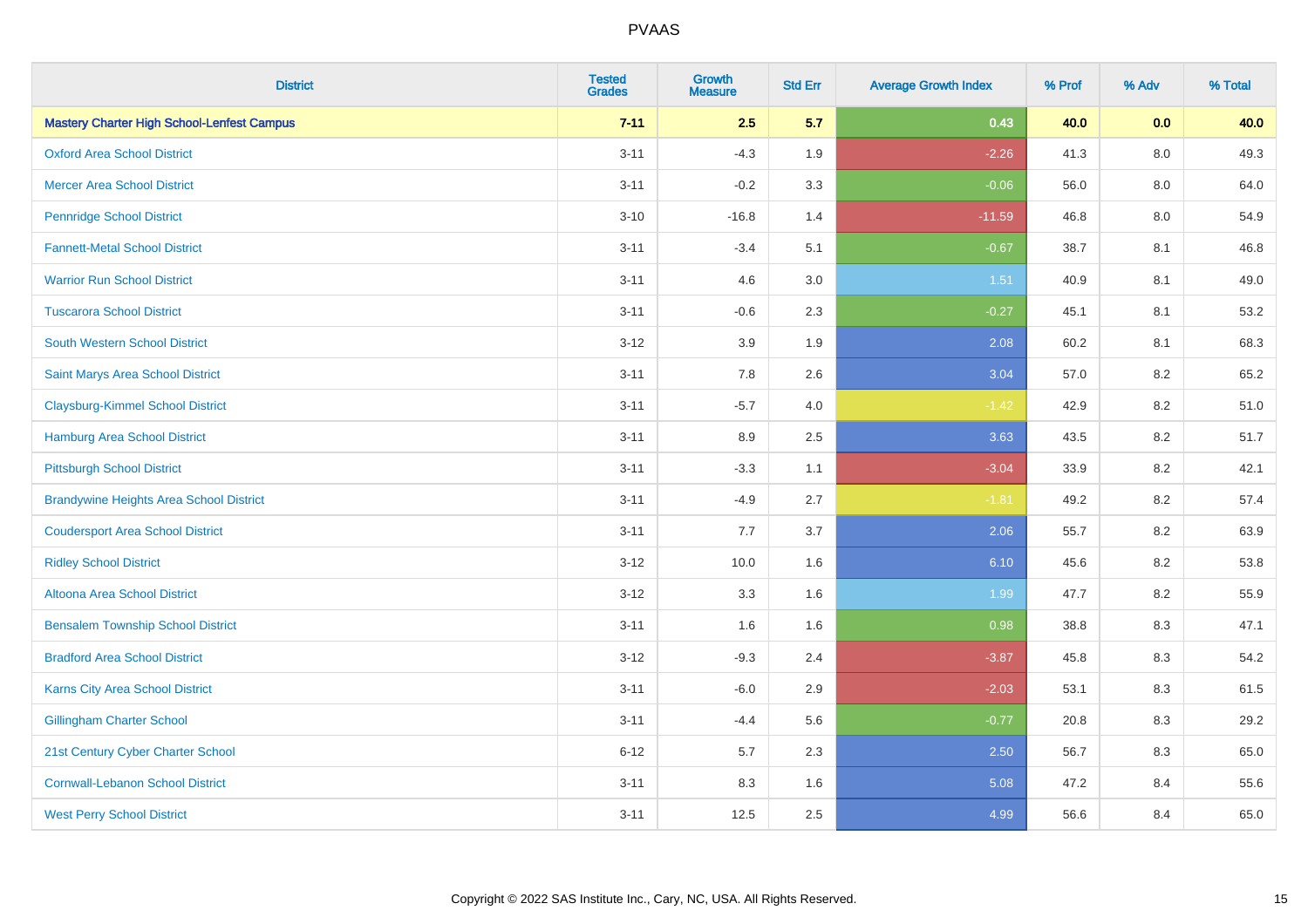| <b>District</b>                                    | <b>Tested</b><br><b>Grades</b> | <b>Growth</b><br><b>Measure</b> | <b>Std Err</b> | <b>Average Growth Index</b> | % Prof | % Adv   | % Total |
|----------------------------------------------------|--------------------------------|---------------------------------|----------------|-----------------------------|--------|---------|---------|
| <b>Mastery Charter High School-Lenfest Campus</b>  | $7 - 11$                       | 2.5                             | 5.7            | 0.43                        | 40.0   | 0.0     | 40.0    |
| <b>Chartiers Valley School District</b>            | $3 - 11$                       | $-1.7$                          | 2.0            | $-0.81$                     | 54.7   | 8.4     | 63.1    |
| <b>Westinghouse Arts Academy Charter School</b>    | $9 - 10$                       | $-0.7$                          | 3.6            | $-0.19$                     | 59.2   | 8.4     | 67.6    |
| <b>Wilson Area School District</b>                 | $3 - 11$                       | 6.0                             | 2.6            | 2.30                        | 48.7   | 8.5     | 57.2    |
| Octorara Area School District                      | $3 - 11$                       | 9.1                             | 2.4            | 3.82                        | 52.1   | 8.5     | 60.6    |
| East Pennsboro Area School District                | $3 - 11$                       | $-4.2$                          | 2.5            | $-1.71$                     | 60.8   | 8.5     | 69.3    |
| <b>Blue Mountain School District</b>               | $3 - 10$                       | $-5.8$                          | 2.3            | $-2.56$                     | 46.6   | 8.5     | 55.1    |
| <b>Baldwin-Whitehall School District</b>           | $3 - 11$                       | 1.8                             | 1.9            | 0.94                        | 58.6   | 8.6     | 67.1    |
| <b>Central Fulton School District</b>              | $3 - 11$                       | $-0.5$                          | 3.5            | $-0.14$                     | 51.4   | 8.6     | 60.0    |
| <b>Upper Adams School District</b>                 | $3 - 11$                       | 1.3                             | 2.9            | 0.47                        | 55.2   | 8.6     | 63.8    |
| <b>Chambersburg Area School District</b>           | $3 - 11$                       | $-9.5$                          | 1.3            | $-7.20$                     | 42.7   | 8.6     | 51.4    |
| <b>Centennial School District</b>                  | $3 - 10$                       | 7.1                             | 1.7            | 4.29                        | 50.1   | 8.7     | 58.9    |
| <b>Riverside Beaver County School District</b>     | $3 - 11$                       | $-14.0$                         | 3.0            | $-4.64$                     | 49.4   | $8.8\,$ | 58.2    |
| <b>Blackhawk School District</b>                   | $3 - 11$                       | 4.7                             | 2.3            | 2.01                        | 55.8   | 8.8     | 64.6    |
| <b>Big Spring School District</b>                  | $3 - 11$                       | $-9.8$                          | 2.4            | $-4.00$                     | 38.6   | 8.9     | 47.5    |
| <b>Central Valley School District</b>              | $3 - 10$                       | 4.8                             | 2.4            | 1.98                        | 56.9   | 9.0     | 65.9    |
| <b>Riverside School District</b>                   | $3 - 11$                       | $-3.2$                          | 3.0            | $-1.09$                     | 43.0   | 9.0     | 52.0    |
| <b>Plum Borough School District</b>                | $3 - 11$                       | $-11.3$                         | 2.2            | $-5.19$                     | 51.1   | 9.0     | 60.1    |
| <b>Pequea Valley School District</b>               | $3 - 11$                       | $-5.8$                          | 3.2            | $-1.80$                     | 39.8   | 9.1     | 48.9    |
| <b>Donegal School District</b>                     | $3 - 12$                       | 3.1                             | 2.4            | 1.29                        | 60.6   | 9.1     | 69.7    |
| <b>Commonwealth Charter Academy Charter School</b> | $3 - 10$                       | 9.1                             | 1.9            | 4.90                        | 47.2   | 9.1     | 56.3    |
| Jersey Shore Area School District                  | $3 - 11$                       | 0.5                             | 2.6            | 0.21                        | 47.1   | 9.2     | 56.2    |
| <b>Line Mountain School District</b>               | $3 - 11$                       | 4.1                             | 3.2            | 1.27                        | 52.9   | 9.2     | 62.1    |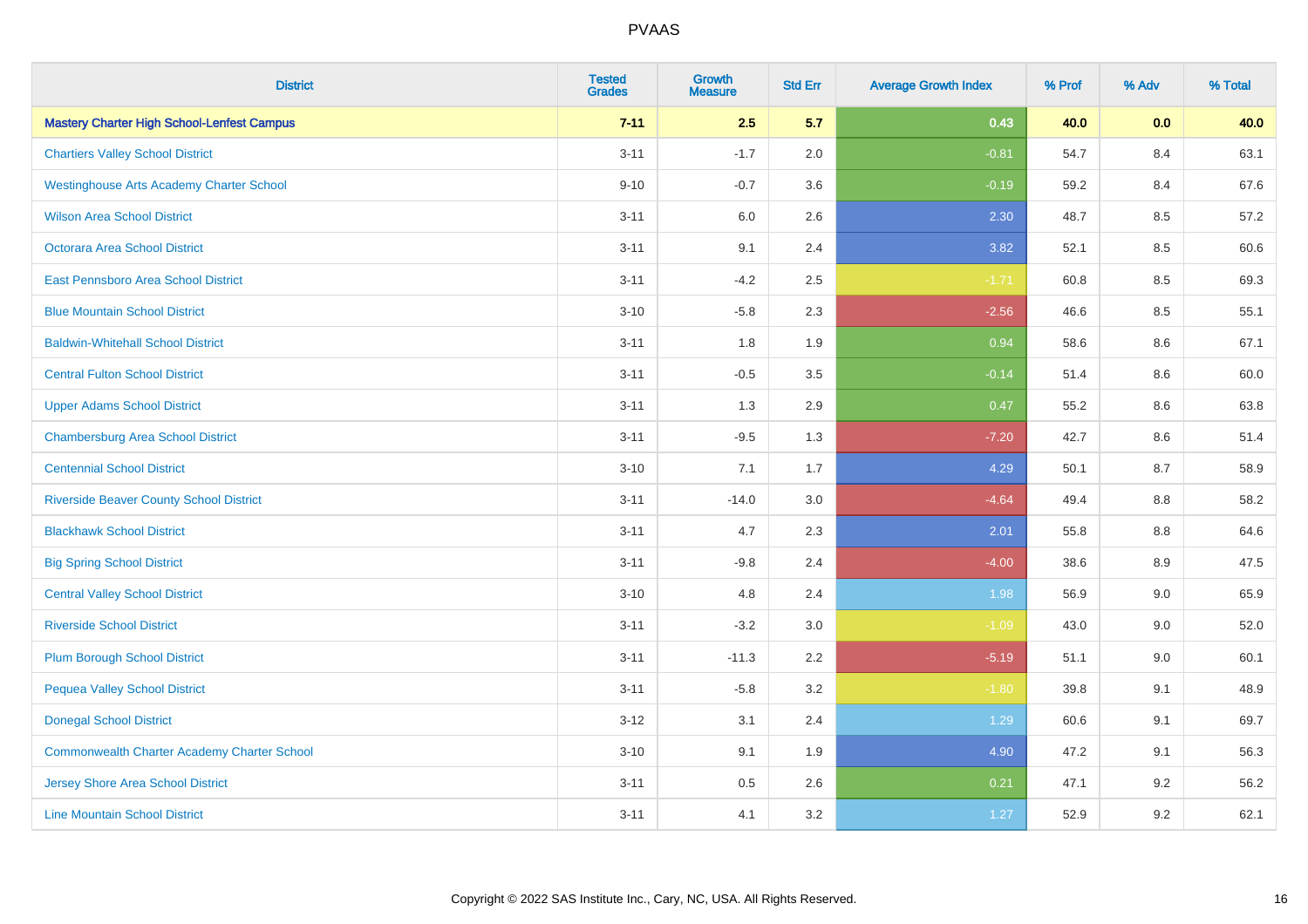| <b>District</b>                                   | <b>Tested</b><br><b>Grades</b> | <b>Growth</b><br><b>Measure</b> | <b>Std Err</b> | <b>Average Growth Index</b> | % Prof | % Adv | % Total |
|---------------------------------------------------|--------------------------------|---------------------------------|----------------|-----------------------------|--------|-------|---------|
| <b>Mastery Charter High School-Lenfest Campus</b> | $7 - 11$                       | 2.5                             | 5.7            | 0.43                        | 40.0   | 0.0   | 40.0    |
| Northern Lehigh School District                   | $3 - 12$                       | $-10.4$                         | 2.7            | $-3.82$                     | 28.0   | 9.3   | 37.3    |
| <b>Hermitage School District</b>                  | $3 - 12$                       | 3.8                             | 2.4            | 1.60                        | 57.5   | 9.3   | 66.8    |
| <b>Butler Area School District</b>                | $3 - 11$                       | $-6.5$                          | 1.5            | $-4.26$                     | 42.5   | 9.4   | 51.9    |
| <b>Bald Eagle Area School District</b>            | $3 - 11$                       | $-2.1$                          | 2.7            | $-0.75$                     | 48.4   | 9.4   | 57.7    |
| <b>Portage Area School District</b>               | $3 - 10$                       | $-8.1$                          | 3.6            | $-2.26$                     | 40.6   | 9.4   | 50.0    |
| <b>Port Allegany School District</b>              | $3 - 11$                       | 4.4                             | 3.6            | 1.21                        | 28.1   | 9.4   | 37.5    |
| <b>West Shore School District</b>                 | $3 - 12$                       | 5.0                             | 1.4            | 3.59                        | 54.2   | 9.4   | 63.6    |
| <b>MaST Community Charter School</b>              | $3 - 10$                       | $-4.1$                          | 2.7            | $-1.52$                     | 44.0   | 9.5   | 53.4    |
| <b>Neshaminy School District</b>                  | $3 - 11$                       | 4.0                             | 1.3            | 3.02                        | 58.7   | 9.5   | 68.2    |
| <b>Slippery Rock Area School District</b>         | $3 - 11$                       | $-6.3$                          | 2.5            | $-2.51$                     | 56.2   | 9.5   | 65.7    |
| <b>Ephrata Area School District</b>               | $3 - 11$                       | 5.6                             | 1.8            | 3.12                        | 54.7   | 9.5   | 64.2    |
| <b>Pittston Area School District</b>              | $3 - 11$                       | $-10.1$                         | 5.6            | $-1.80$                     | 38.1   | 9.5   | 47.6    |
| <b>Conewago Valley School District</b>            | $3 - 12$                       | $-0.9$                          | 2.0            | $-0.45$                     | 51.7   | 9.6   | 61.3    |
| <b>Laurel Highlands School District</b>           | $3 - 11$                       | 4.3                             | 2.4            | 1.81                        | 44.9   | 9.6   | 54.5    |
| <b>Shaler Area School District</b>                | $3 - 11$                       | $-0.8$                          | 1.9            | $-0.43$                     | 49.1   | 9.6   | 58.7    |
| <b>Halifax Area School District</b>               | $3 - 11$                       | 4.7                             | 3.9            | 1.22                        | 61.5   | 9.6   | 71.2    |
| <b>Tunkhannock Area School District</b>           | $3 - 11$                       | 2.3                             | 2.2            | 1.01                        | 44.9   | 9.6   | 54.6    |
| Northwestern Lehigh School District               | $3 - 11$                       | 2.2                             | 2.3            | 0.93                        | 53.3   | 9.7   | 63.0    |
| <b>East Allegheny School District</b>             | $3 - 11$                       | $-6.3$                          | 3.3            | $-1.87$                     | 31.9   | 9.7   | 41.7    |
| <b>Central Cambria School District</b>            | $3 - 11$                       | 3.0                             | $2.5\,$        | 1.17                        | 56.2   | 9.7   | 66.0    |
| Lampeter-Strasburg School District                | $3 - 12$                       | $-8.6$                          | 2.0            | $-4.33$                     | 55.1   | 9.8   | 64.8    |
| <b>Ridgway Area School District</b>               | $3 - 11$                       | $-14.5$                         | 4.1            | $-3.56$                     | 49.0   | 9.8   | 58.8    |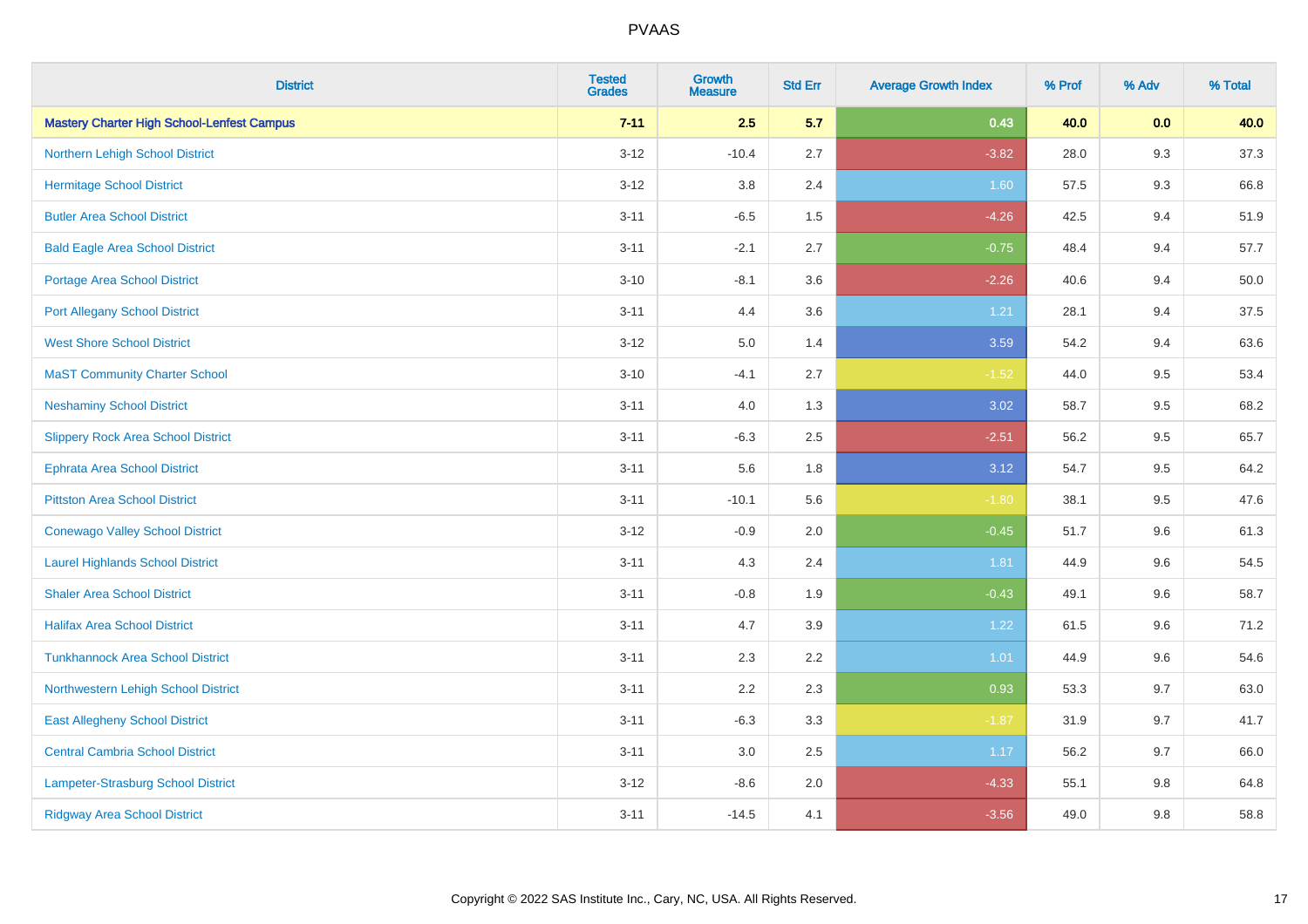| <b>District</b>                                   | <b>Tested</b><br><b>Grades</b> | Growth<br><b>Measure</b> | <b>Std Err</b> | <b>Average Growth Index</b> | % Prof | % Adv   | % Total |
|---------------------------------------------------|--------------------------------|--------------------------|----------------|-----------------------------|--------|---------|---------|
| <b>Mastery Charter High School-Lenfest Campus</b> | $7 - 11$                       | 2.5                      | 5.7            | 0.43                        | 40.0   | 0.0     | 40.0    |
| <b>California Area School District</b>            | $3 - 10$                       | $-7.3$                   | 3.6            | $-2.02$                     | 42.6   | $9.8\,$ | 52.5    |
| <b>School Lane Charter School</b>                 | $3 - 11$                       | 12.4                     | 3.6            | 3.43                        | 59.1   | $9.8\,$ | 68.9    |
| <b>Nazareth Area School District</b>              | $3 - 11$                       | $-4.7$                   | 1.7            | $-2.82$                     | 59.2   | 9.9     | 69.0    |
| <b>Kane Area School District</b>                  | $3 - 10$                       | $-3.7$                   | 3.2            | $-1.17$                     | 39.5   | 9.9     | 49.4    |
| <b>Greencastle-Antrim School District</b>         | $3 - 11$                       | $-3.0$                   | 2.2            | $-1.36$                     | 62.4   | $9.9\,$ | 72.3    |
| <b>Hempfield School District</b>                  | $3 - 11$                       | 0.1                      | 1.4            | 0.08                        | 58.2   | 9.9     | 68.2    |
| <b>Pottsgrove School District</b>                 | $3 - 11$                       | 2.8                      | 2.0            | 1.35                        | 44.0   | 10.0    | 53.9    |
| <b>Apollo-Ridge School District</b>               | $3 - 12$                       | $-4.7$                   | 3.7            | $-1.24$                     | 50.0   | 10.0    | 60.0    |
| <b>Cheltenham School District</b>                 | $3 - 11$                       | $-1.4$                   | 2.1            | $-0.67$                     | 46.1   | 10.0    | 56.1    |
| <b>Bedford Area School District</b>               | $3 - 11$                       | 2.5                      | 2.6            | 0.93                        | 48.5   | 10.0    | 58.5    |
| <b>Quakertown Community School District</b>       | $3 - 12$                       | $-4.4$                   | 1.6            | $-2.70$                     | 56.5   | 10.0    | 66.6    |
| Selinsgrove Area School District                  | $3 - 12$                       | 8.3                      | 2.3            | 3.54                        | 56.8   | 10.0    | 66.8    |
| <b>Albert Gallatin Area School District</b>       | $3 - 11$                       | $-0.8$                   | 2.4            | $-0.32$                     | 54.5   | 10.0    | 64.6    |
| <b>Susquenita School District</b>                 | $3 - 11$                       | $-0.1$                   | 2.8            | $-0.01$                     | 47.7   | 10.1    | 57.8    |
| <b>Bellwood-Antis School District</b>             | $3 - 10$                       | $-1.2$                   | 3.2            | $-0.39$                     | 55.1   | 10.1    | 65.2    |
| <b>Shippensburg Area School District</b>          | $3 - 11$                       | 9.3                      | 1.9            | 4.84                        | 53.1   | 10.2    | 63.3    |
| <b>Cranberry Area School District</b>             | $3 - 12$                       | 9.2                      | 3.0            | 3.04                        | 47.5   | 10.2    | 57.6    |
| <b>Schuylkill Valley School District</b>          | $3 - 11$                       | 1.4                      | 2.5            | 0.56                        | 55.1   | 10.2    | 65.3    |
| Huntingdon Area School District                   | $3 - 11$                       | $-2.0$                   | 2.7            | $-0.72$                     | 36.8   | 10.3    | 47.0    |
| <b>Newport School District</b>                    | $3 - 12$                       | 1.4                      | 3.5            | 0.41                        | 51.5   | 10.3    | 61.8    |
| <b>West Mifflin Area School District</b>          | $3 - 12$                       | $-12.3$                  | 2.9            | $-4.22$                     | 39.7   | 10.3    | 50.0    |
| <b>Forbes Road School District</b>                | $3 - 11$                       | 2.8                      | 5.1            | 0.56                        | 41.4   | 10.3    | 51.7    |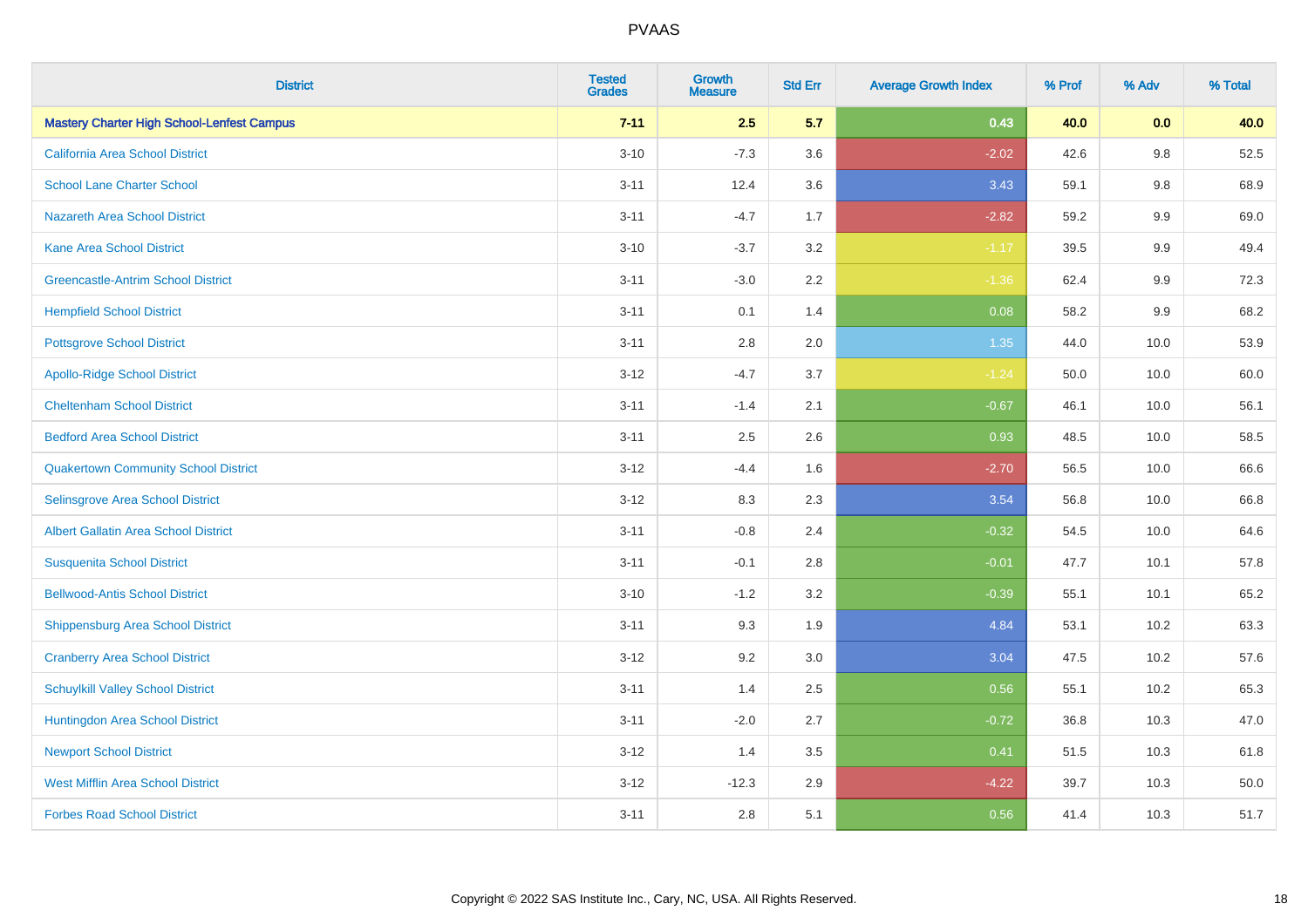| <b>District</b>                                   | <b>Tested</b><br><b>Grades</b> | Growth<br><b>Measure</b> | <b>Std Err</b> | <b>Average Growth Index</b> | % Prof | % Adv | % Total |
|---------------------------------------------------|--------------------------------|--------------------------|----------------|-----------------------------|--------|-------|---------|
| <b>Mastery Charter High School-Lenfest Campus</b> | $7 - 11$                       | 2.5                      | 5.7            | 0.43                        | 40.0   | 0.0   | 40.0    |
| <b>Ligonier Valley School District</b>            | $3 - 11$                       | 4.2                      | 3.1            | 1.34                        | 59.1   | 10.3  | 69.5    |
| <b>Littlestown Area School District</b>           | $3 - 11$                       | 11.4                     | 2.5            | 4.62                        | 55.2   | 10.4  | 65.6    |
| <b>Kiski Area School District</b>                 | $3 - 11$                       | $-3.7$                   | 2.0            | $-1.86$                     | 57.4   | 10.4  | 67.8    |
| <b>Crawford Central School District</b>           | $3 - 11$                       | $-4.7$                   | 2.2            | $-2.15$                     | 40.6   | 10.5  | 51.1    |
| <b>Southern Fulton School District</b>            | $3 - 11$                       | $-23.7$                  | 4.4            | $-5.37$                     | 34.2   | 10.5  | 44.7    |
| <b>Carlynton School District</b>                  | $3 - 11$                       | 7.3                      | 3.3            | 2.22                        | 41.0   | 10.5  | 51.6    |
| <b>Phoenixville Area School District</b>          | $3 - 11$                       | $-1.7$                   | 2.1            | $-0.83$                     | 59.9   | 10.6  | 70.5    |
| <b>Bellefonte Area School District</b>            | $3 - 11$                       | $-0.4$                   | $2.2^{\circ}$  | $-0.17$                     | 47.6   | 10.6  | 58.2    |
| Ambridge Area School District                     | $3 - 12$                       | 9.1                      | 2.6            | 3.46                        | 50.4   | 10.7  | 61.1    |
| <b>Kennett Consolidated School District</b>       | $3 - 11$                       | 4.8                      | 1.8            | 2.61                        | 52.5   | 10.7  | 63.2    |
| <b>Wyoming Area School District</b>               | $3 - 10$                       | $-1.3$                   | 2.6            | $-0.50$                     | 53.8   | 10.8  | 64.6    |
| Northampton Area School District                  | $3 - 11$                       | 4.0                      | 1.6            | 2.51                        | 52.3   | 10.8  | 63.1    |
| <b>Mohawk Area School District</b>                | $3 - 11$                       | $-7.5$                   | 3.1            | $-2.45$                     | 49.4   | 11.0  | 60.4    |
| <b>Belle Vernon Area School District</b>          | $3 - 11$                       | 6.5                      | 2.6            | 2.44                        | 55.6   | 11.1  | 66.7    |
| Pennsylvania Virtual Charter School               | $3 - 11$                       | 11.8                     | 3.5            | 3.37                        | 56.5   | 11.1  | 67.6    |
| <b>Elizabethtown Area School District</b>         | $3 - 12$                       | $-0.9$                   | 1.9            | $-0.47$                     | 50.0   | 11.2  | 61.2    |
| Pennsylvania Leadership Charter School            | $3 - 11$                       | 4.6                      | 2.2            | 2.13                        | 55.4   | 11.2  | 66.7    |
| <b>Boyertown Area School District</b>             | $3 - 11$                       | $-4.7$                   | 1.5            | $-3.17$                     | 55.2   | 11.3  | 66.5    |
| <b>Eastern Lancaster County School District</b>   | $3 - 12$                       | 4.5                      | 2.2            | 2.09                        | 46.3   | 11.4  | 57.6    |
| <b>Seneca Valley School District</b>              | $3 - 11$                       | $-1.4$                   | 1.4            | $-0.99$                     | 57.2   | 11.4  | 68.6    |
| <b>Eastern Lebanon County School District</b>     | $3 - 11$                       | 8.6                      | 2.2            | 3.84                        | 48.8   | 11.4  | 60.3    |
| <b>Central York School District</b>               | $3-12$                         | 12.3                     | 1.7            | 7.20                        | 55.5   | 11.5  | 67.0    |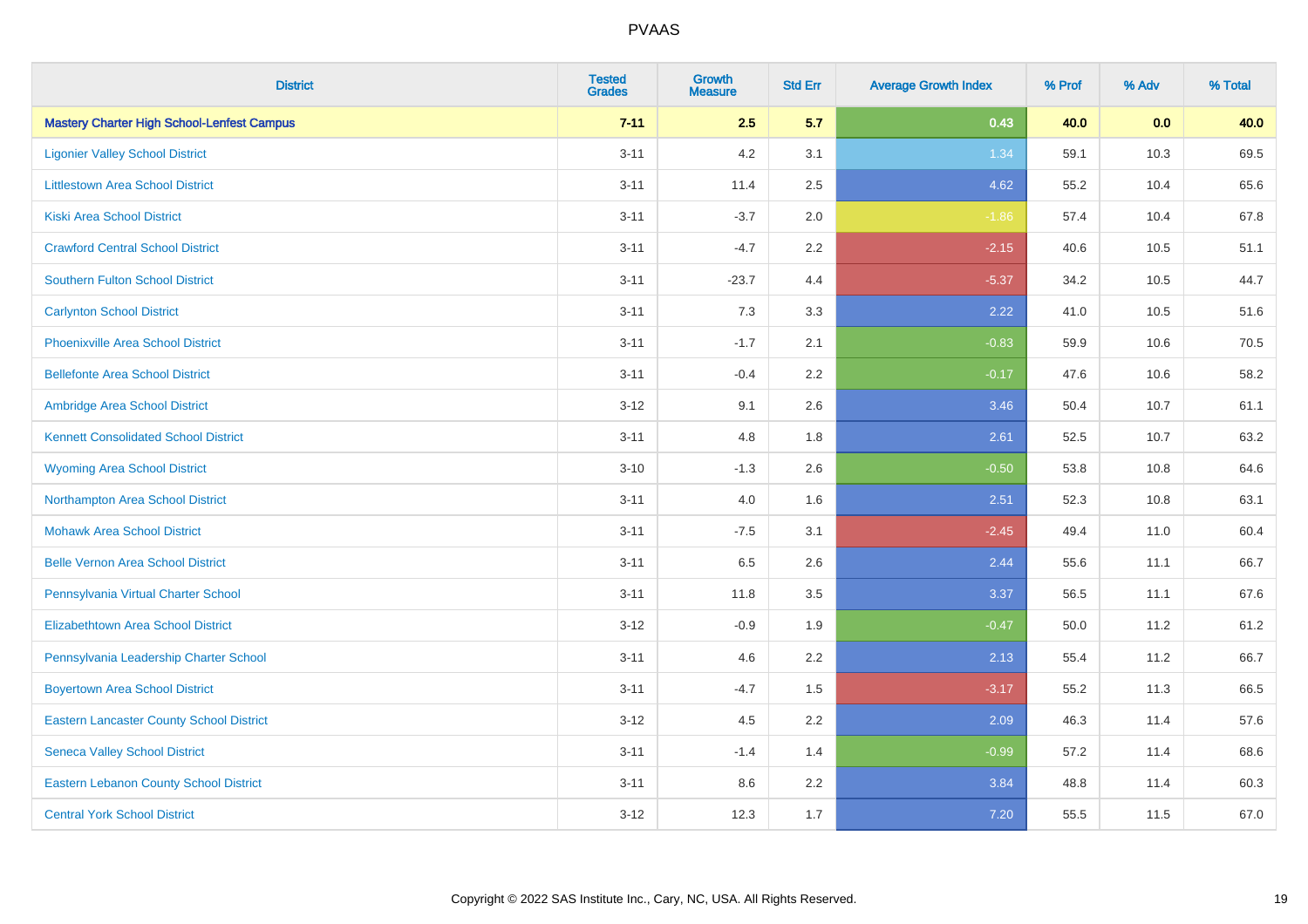| <b>District</b>                                   | <b>Tested</b><br><b>Grades</b> | <b>Growth</b><br><b>Measure</b> | <b>Std Err</b> | <b>Average Growth Index</b> | % Prof | % Adv | % Total |
|---------------------------------------------------|--------------------------------|---------------------------------|----------------|-----------------------------|--------|-------|---------|
| <b>Mastery Charter High School-Lenfest Campus</b> | $7 - 11$                       | 2.5                             | 5.7            | 0.43                        | 40.0   | 0.0   | 40.0    |
| Northern York County School District              | $3 - 11$                       | 15.6                            | 2.0            | 7.98                        | 57.4   | 11.5  | 68.8    |
| Daniel Boone Area School District                 | $3 - 12$                       | 5.7                             | 2.0            | 2.88                        | 51.0   | 11.5  | 62.6    |
| <b>East Penn School District</b>                  | $3 - 11$                       | 4.1                             | 1.3            | 3.27                        | 55.8   | 11.5  | 67.3    |
| <b>Manheim Central School District</b>            | $3 - 11$                       | 2.1                             | 2.1            | 1.01                        | 53.2   | 11.6  | 64.8    |
| <b>Fleetwood Area School District</b>             | $3 - 10$                       | 12.2                            | 2.2            | 5.68                        | 53.5   | 11.6  | 65.2    |
| <b>Abington School District</b>                   | $3 - 10$                       | $-11.5$                         | 1.9            | $-6.00$                     | 56.2   | 11.6  | 67.8    |
| <b>Wyalusing Area School District</b>             | $3 - 12$                       | 8.8                             | 3.3            | 2.68                        | 54.6   | 11.7  | 66.2    |
| <b>Trinity Area School District</b>               | $3 - 11$                       | $-5.4$                          | 2.0            | $-2.71$                     | 48.3   | 11.8  | 60.1    |
| <b>Bloomsburg Area School District</b>            | $3 - 10$                       | 0.7                             | 3.0            | 0.23                        | 55.9   | 11.8  | 67.6    |
| Southern Lehigh School District                   | $3 - 11$                       | $-0.4$                          | 2.3            | $-0.17$                     | 66.1   | 11.9  | 78.0    |
| <b>Wellsboro Area School District</b>             | $3 - 11$                       | $-12.4$                         | 3.0            | $-4.11$                     | 49.2   | 11.9  | 61.1    |
| <b>Owen J Roberts School District</b>             | $3 - 11$                       | $-12.3$                         | 1.6            | $-7.61$                     | 57.0   | 11.9  | 69.0    |
| <b>Bethlehem Area School District</b>             | $3 - 11$                       | 9.3                             | 1.1            | 8.15                        | 44.7   | 12.0  | 56.7    |
| <b>Keystone Oaks School District</b>              | $3 - 11$                       | 5.5                             | 2.6            | 2.07                        | 53.2   | 12.1  | 65.4    |
| <b>Allegheny Valley School District</b>           | $3 - 11$                       | 8.5                             | 3.9            | 2.17                        | 53.1   | 12.2  | 65.3    |
| <b>Hollidaysburg Area School District</b>         | $3 - 11$                       | 6.0                             | 2.1            | 2.88                        | 57.1   | 12.3  | 69.4    |
| <b>Montgomery Area School District</b>            | $3 - 11$                       | 10.7                            | 3.6            | 2.96                        | 48.7   | 12.4  | 61.1    |
| <b>Greater Nanticoke Area School District</b>     | $3 - 12$                       | 11.2                            | 2.8            | 4.01                        | 38.0   | 12.4  | 50.4    |
| <b>Derry Area School District</b>                 | $3 - 11$                       | 13.2                            | 2.8            | 4.69                        | 60.0   | 12.5  | 72.5    |
| <b>Eastern York School District</b>               | $3 - 11$                       | 9.6                             | 2.6            | 3.71                        | 56.3   | 12.6  | 68.9    |
| <b>Lower Dauphin School District</b>              | $3 - 11$                       | $0.6\,$                         | 1.9            | 0.33                        | 49.2   | 12.6  | 61.8    |
| <b>Penn Manor School District</b>                 | $3 - 11$                       | $-0.4$                          | 1.6            | $-0.25$                     | 51.9   | 12.6  | 64.5    |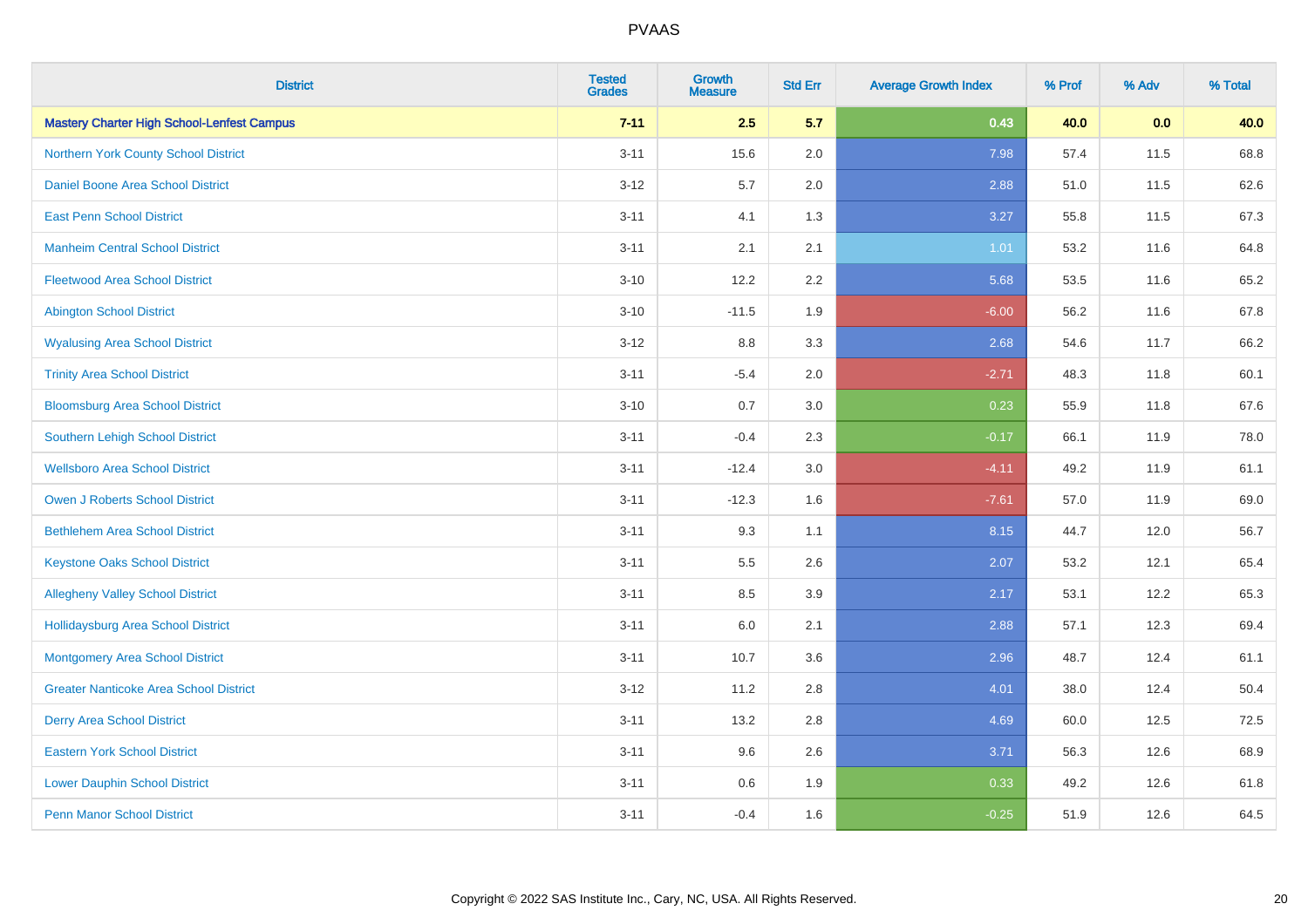| <b>District</b>                                   | <b>Tested</b><br><b>Grades</b> | <b>Growth</b><br><b>Measure</b> | <b>Std Err</b> | <b>Average Growth Index</b> | % Prof | % Adv | % Total |
|---------------------------------------------------|--------------------------------|---------------------------------|----------------|-----------------------------|--------|-------|---------|
| <b>Mastery Charter High School-Lenfest Campus</b> | $7 - 11$                       | 2.5                             | 5.7            | 0.43                        | 40.0   | 0.0   | 40.0    |
| Pen Argyl Area School District                    | $3 - 12$                       | 9.2                             | 2.7            | 3.46                        | 50.0   | 12.6  | 62.6    |
| <b>Spring Cove School District</b>                | $3 - 11$                       | 3.4                             | 2.5            | 1.33                        | 47.8   | 12.7  | 60.4    |
| <b>Marple Newtown School District</b>             | $3 - 11$                       | 2.0                             | 2.4            | 0.81                        | 57.6   | 12.8  | 70.4    |
| <b>Williamsport Area School District</b>          | $3 - 11$                       | 1.9                             | 1.8            | 1.04                        | 44.1   | 12.8  | 56.9    |
| <b>Oley Valley School District</b>                | $3 - 11$                       | $-0.4$                          | 2.8            | $-0.15$                     | 43.1   | 12.9  | 56.0    |
| <b>Wayne Highlands School District</b>            | $3 - 11$                       | 7.8                             | 2.4            | 3.23                        | 52.3   | 13.1  | 65.4    |
| <b>Upper Perkiomen School District</b>            | $3 - 11$                       | 22.1                            | 2.1            | 10.74                       | 57.7   | 13.2  | 70.9    |
| <b>Unionville-Chadds Ford School District</b>     | $3 - 11$                       | 17.1                            | 3.1            | 5.51                        | 68.1   | 13.2  | 81.3    |
| <b>Quaker Valley School District</b>              | $3 - 11$                       | $-2.8$                          | 2.6            | $-1.08$                     | 55.2   | 13.2  | 68.4    |
| <b>Westmont Hilltop School District</b>           | $3 - 11$                       | $-4.0$                          | $2.8\,$        | $-1.40$                     | 36.3   | 13.3  | 49.6    |
| <b>Kutztown Area School District</b>              | $3 - 12$                       | $-0.2$                          | 3.2            | $-0.05$                     | 55.4   | 13.3  | 68.7    |
| <b>Harmony Area School District</b>               | $3 - 10$                       | 4.5                             | 6.3            | 0.72                        | 33.3   | 13.3  | 46.7    |
| <b>Jamestown Area School District</b>             | $3 - 11$                       | 13.5                            | 4.2            | 3.19                        | 64.4   | 13.3  | 77.8    |
| <b>Dubois Area School District</b>                | $3 - 11$                       | $-6.2$                          | 2.0            | $-3.07$                     | 50.9   | 13.4  | 64.3    |
| <b>Sharpsville Area School District</b>           | $3 - 11$                       | $-1.4$                          | 3.5            | $-0.40$                     | 55.2   | 13.4  | 68.7    |
| <b>Perkiomen Valley School District</b>           | $3 - 11$                       | $-3.5$                          | 1.6            | $-2.18$                     | 53.8   | 13.4  | 67.2    |
| <b>Midd-West School District</b>                  | $3 - 11$                       | 10.3                            | 2.7            | 3.80                        | 58.0   | 13.4  | 71.4    |
| <b>Conestoga Valley School District</b>           | $3 - 11$                       | 8.7                             | 1.8            | 4.69                        | 60.3   | 13.5  | 73.8    |
| <b>Forest Hills School District</b>               | $3 - 11$                       | $-7.3$                          | 2.7            | $-2.74$                     | 41.1   | 13.7  | 54.8    |
| <b>South Park School District</b>                 | $3 - 11$                       | $-11.3$                         | 2.7            | $-4.23$                     | 53.5   | 13.7  | 67.3    |
| Mechanicsburg Area School District                | $3 - 11$                       | 5.9                             | 1.8            | 3.29                        | 57.2   | 13.7  | 70.9    |
| <b>Gateway School District</b>                    | $3 - 11$                       | 0.8                             | 2.2            | 0.38                        | 52.1   | 13.8  | 65.9    |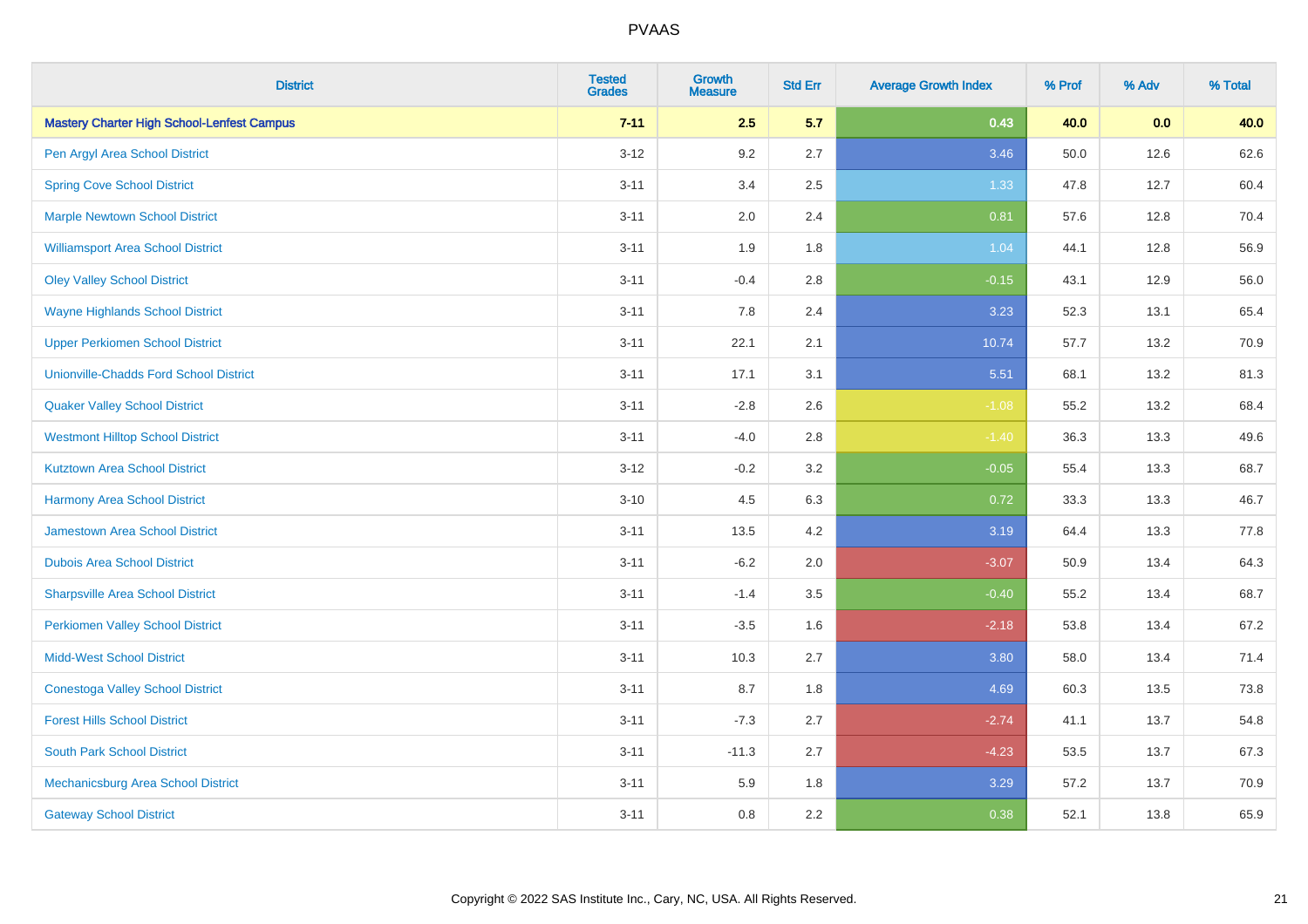| <b>District</b>                                    | <b>Tested</b><br><b>Grades</b> | <b>Growth</b><br><b>Measure</b> | <b>Std Err</b> | <b>Average Growth Index</b> | % Prof | % Adv | % Total |
|----------------------------------------------------|--------------------------------|---------------------------------|----------------|-----------------------------|--------|-------|---------|
| <b>Mastery Charter High School-Lenfest Campus</b>  | $7 - 11$                       | 2.5                             | 5.7            | 0.43                        | 40.0   | 0.0   | 40.0    |
| <b>Burrell School District</b>                     | $3 - 11$                       | 4.5                             | 3.1            | 1.48                        | 58.5   | 13.8  | 72.3    |
| <b>Shenango Area School District</b>               | $3 - 11$                       | $-2.6$                          | 3.3            | $-0.79$                     | 50.6   | 13.9  | 64.6    |
| <b>Berlin Brothersvalley School District</b>       | $3 - 11$                       | 4.0                             | 4.2            | 0.96                        | 48.8   | 14.0  | 62.8    |
| <b>Gettysburg Area School District</b>             | $3 - 11$                       | $-4.0$                          | 2.1            | $-1.89$                     | 45.3   | 14.0  | 59.3    |
| <b>Greater Latrobe School District</b>             | $3 - 11$                       | 0.6                             | 1.9            | 0.31                        | 55.5   | 14.1  | 69.5    |
| <b>Cocalico School District</b>                    | $3 - 11$                       | 10.6                            | 2.0            | 5.18                        | 50.8   | 14.1  | 64.8    |
| <b>Ellwood City Area School District</b>           | $3 - 11$                       | $-4.2$                          | 3.2            | $-1.29$                     | 54.1   | 14.1  | 68.2    |
| <b>North Hills School District</b>                 | $3 - 11$                       | $-1.8$                          | 1.8            | $-0.96$                     | 59.1   | 14.1  | 73.2    |
| <b>Millcreek Township School District</b>          | $3 - 11$                       | 3.1                             | 1.5            | 2.06                        | 55.6   | 14.2  | 69.7    |
| <b>North East School District</b>                  | $3 - 11$                       | $-9.3$                          | 3.1            | $-3.02$                     | 62.6   | 14.4  | 77.0    |
| <b>Hanover Public School District</b>              | $3 - 11$                       | 5.2                             | 2.8            | 1.83                        | 52.2   | 14.4  | 66.7    |
| <b>Avella Area School District</b>                 | $3 - 12$                       | $-0.3$                          | 4.7            | $-0.05$                     | 49.3   | 14.5  | 63.8    |
| <b>Clarion Area School District</b>                | $3 - 11$                       | 10.3                            | 4.1            | 2.51                        | 45.4   | 14.6  | 60.0    |
| <b>Wilson School District</b>                      | $3-12$                         | $8.8\,$                         | 1.5            | 5.96                        | 52.6   | 14.6  | 67.2    |
| <b>Valley View School District</b>                 | $3 - 11$                       | 18.1                            | 2.4            | 7.42                        | 53.7   | 14.7  | 68.4    |
| <b>Lincoln Park Performing Arts Charter School</b> | $7 - 11$                       | 3.6                             | 2.5            | 1.42                        | 59.6   | 14.7  | 74.3    |
| <b>Central Columbia School District</b>            | $3 - 12$                       | $-4.8$                          | 2.6            | $-1.86$                     | 53.7   | 14.8  | 68.5    |
| <b>Somerset Area School District</b>               | $3 - 11$                       | $-4.4$                          | 2.3            | $-1.93$                     | 44.4   | 14.9  | 59.3    |
| <b>Spring Grove Area School District</b>           | $3 - 11$                       | 5.6                             | 2.1            | 2.68                        | 55.1   | 15.0  | 70.1    |
| <b>North Clarion County School District</b>        | $3 - 12$                       | 3.7                             | 4.3            | 0.85                        | 67.5   | 15.0  | 82.5    |
| <b>Montour School District</b>                     | $3 - 11$                       | $-1.8$                          | 2.1            | $-0.88$                     | 61.4   | 15.1  | 76.5    |
| <b>Harbor Creek School District</b>                | $3 - 11$                       | $-7.1$                          | 2.7            | $-2.67$                     | 48.8   | 15.2  | 64.0    |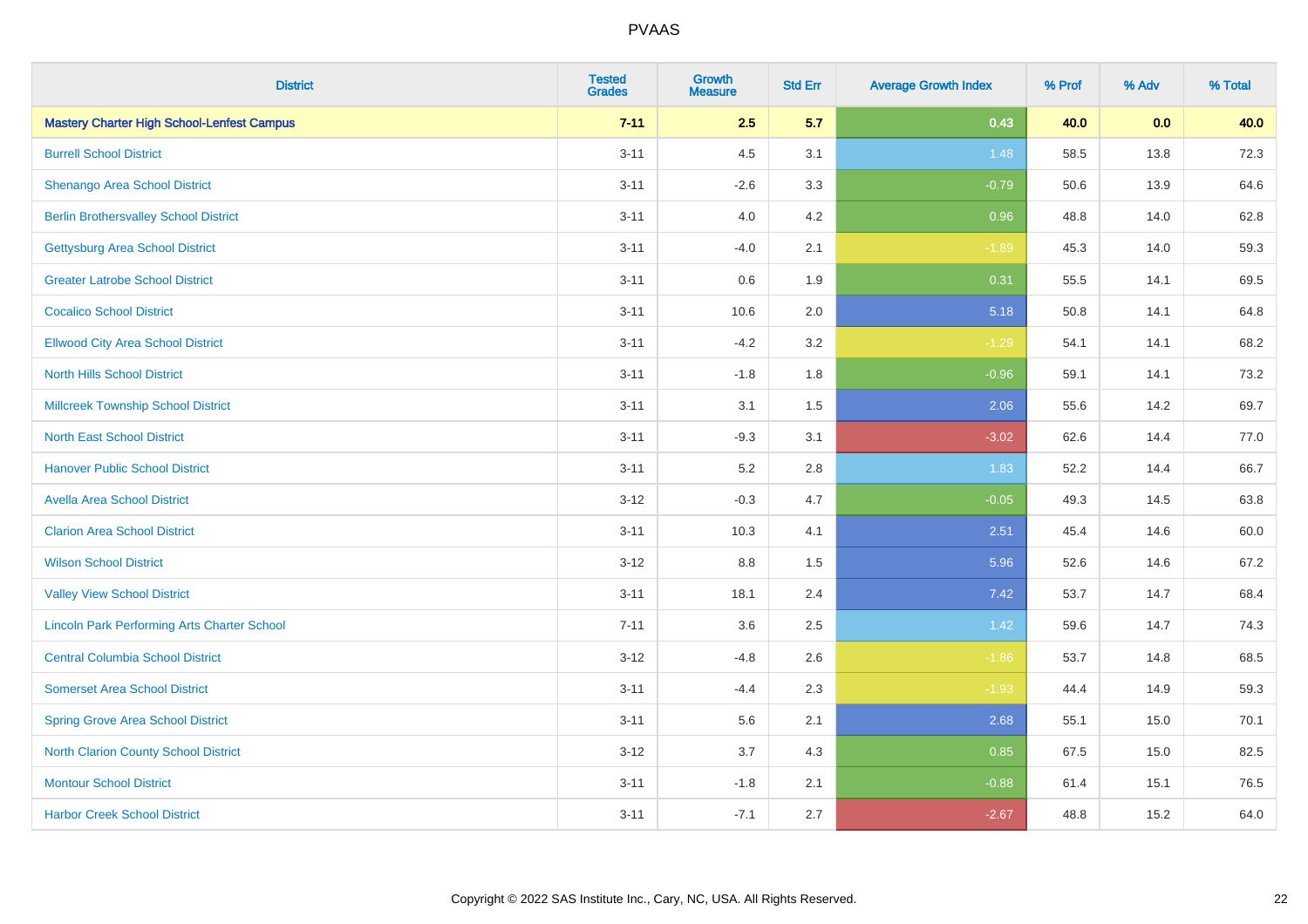| <b>District</b>                                   | <b>Tested</b><br><b>Grades</b> | <b>Growth</b><br><b>Measure</b> | <b>Std Err</b> | <b>Average Growth Index</b> | % Prof | % Adv | % Total |
|---------------------------------------------------|--------------------------------|---------------------------------|----------------|-----------------------------|--------|-------|---------|
| <b>Mastery Charter High School-Lenfest Campus</b> | $7 - 11$                       | 2.5                             | 5.7            | 0.43                        | 40.0   | 0.0   | 40.0    |
| <b>Souderton Area School District</b>             | $3 - 11$                       | 12.4                            | 1.5            | 8.28                        | 61.7   | 15.2  | 76.9    |
| <b>Franklin Regional School District</b>          | $3 - 11$                       | 2.0                             | 1.9            | 1.02                        | 66.7   | 15.5  | 82.1    |
| <b>Manheim Township School District</b>           | $3 - 12$                       | $-0.9$                          | 1.6            | $-0.58$                     | 53.2   | 15.5  | 68.7    |
| <b>Brookville Area School District</b>            | $3 - 11$                       | 6.9                             | 3.0            | 2.30                        | 55.2   | 15.6  | 70.8    |
| Palmyra Area School District                      | $3 - 11$                       | 5.6                             | 1.9            | 2.96                        | 56.4   | 15.6  | 72.0    |
| <b>Girard School District</b>                     | $3 - 11$                       | $-0.6$                          | 2.7            | $-0.22$                     | 53.9   | 15.6  | 69.6    |
| <b>West Allegheny School District</b>             | $3 - 12$                       | 4.0                             | 2.1            | 1.96                        | 63.1   | 15.7  | 78.8    |
| <b>Riverview School District</b>                  | $3 - 11$                       | $-4.6$                          | 3.8            | $-1.20$                     | 57.9   | 15.8  | 73.7    |
| <b>Canon-Mcmillan School District</b>             | $3 - 11$                       | $-0.8$                          | 1.6            | $-0.50$                     | 58.7   | 15.9  | 74.6    |
| <b>Delaware Valley School District</b>            | $3 - 11$                       | 12.6                            | 1.8            | 6.93                        | 55.2   | 16.2  | 71.4    |
| <b>Abington Heights School District</b>           | $3 - 11$                       | 13.5                            | 2.2            | 6.27                        | 58.3   | 16.2  | 74.5    |
| <b>Deer Lakes School District</b>                 | $3 - 11$                       | 17.0                            | 2.7            | 6.32                        | 61.5   | 16.4  | 77.9    |
| <b>Methacton School District</b>                  | $3 - 11$                       | 2.5                             | 1.7            | 1.43                        | 62.5   | 16.4  | 79.0    |
| <b>North Pocono School District</b>               | $3 - 11$                       | $-2.3$                          | 3.4            | $-0.68$                     | 52.0   | 16.4  | 68.5    |
| <b>Grove City Area School District</b>            | $3 - 12$                       | 5.1                             | 2.4            | 2.09                        | 36.4   | 16.5  | 52.8    |
| <b>Spring-Ford Area School District</b>           | $3 - 11$                       | 6.0                             | 1.3            | 4.46                        | 60.8   | 16.5  | 77.4    |
| <b>South Butler County School District</b>        | $3 - 10$                       | 3.9                             | 2.5            | 1.54                        | 53.1   | 16.6  | 69.7    |
| Northeastern York School District                 | $3 - 11$                       | 5.9                             | 2.0            | 3.03                        | 51.1   | 16.6  | 67.6    |
| <b>Council Rock School District</b>               | $3 - 11$                       | 8.9                             | 1.2            | 7.65                        | 62.8   | 16.6  | 79.4    |
| <b>Oswayo Valley School District</b>              | $3 - 12$                       | 8.5                             | 5.0            | 1.68                        | 50.0   | 16.7  | 66.7    |
| <b>Northgate School District</b>                  | $3 - 11$                       | 6.3                             | 3.6            | 1.73                        | 53.3   | 16.7  | 70.0    |
| <b>Avon Grove Charter School</b>                  | $3 - 11$                       | 9.0                             | 2.9            | 3.13                        | 58.8   | 16.7  | 75.5    |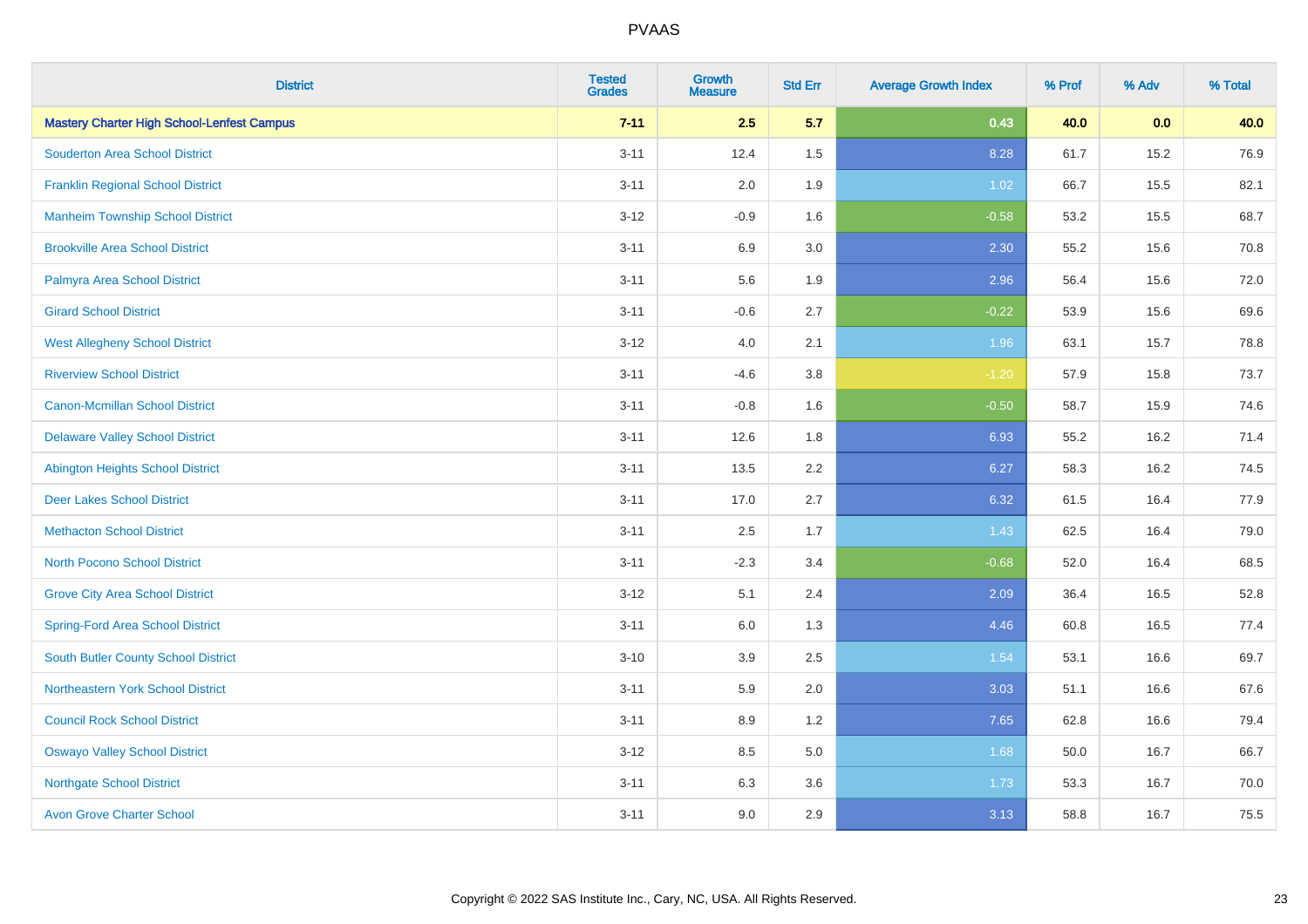| <b>District</b>                                   | <b>Tested</b><br><b>Grades</b> | <b>Growth</b><br><b>Measure</b> | <b>Std Err</b> | <b>Average Growth Index</b> | % Prof | % Adv | % Total |
|---------------------------------------------------|--------------------------------|---------------------------------|----------------|-----------------------------|--------|-------|---------|
| <b>Mastery Charter High School-Lenfest Campus</b> | $7 - 11$                       | 2.5                             | 5.7            | 0.43                        | 40.0   | 0.0   | 40.0    |
| <b>Tyrone Area School District</b>                | $3 - 12$                       | 19.7                            | 2.5            | 7.87                        | 60.4   | 16.7  | 77.1    |
| <b>Beaver Area School District</b>                | $3 - 10$                       | 4.7                             | 2.4            | 1.94                        | 57.4   | 16.8  | 74.2    |
| <b>Central Bucks School District</b>              | $3 - 11$                       | 1.6                             | 0.9            | 1.66                        | 63.0   | 16.8  | 79.8    |
| <b>Warwick School District</b>                    | $3 - 11$                       | 5.2                             | 1.9            | 2.76                        | 46.4   | 17.0  | 63.3    |
| <b>North Penn School District</b>                 | $3 - 11$                       | 9.1                             | 1.1            | 8.36                        | 55.8   | 17.0  | 72.8    |
| <b>Crestwood School District</b>                  | $3 - 11$                       | $-0.4$                          | 2.4            | $-0.17$                     | 57.4   | 17.0  | 74.4    |
| <b>Lower Moreland Township School District</b>    | $3 - 11$                       | 2.0                             | 2.2            | 0.95                        | 62.8   | 17.0  | 79.8    |
| <b>Homer-Center School District</b>               | $3 - 11$                       | 9.7                             | 3.6            | 2.70                        | 45.1   | 17.2  | 62.3    |
| <b>Western Wayne School District</b>              | $3 - 11$                       | 5.6                             | 2.9            | 1.93                        | 41.3   | 17.4  | 58.7    |
| <b>Camp Hill School District</b>                  | $3 - 12$                       | 2.3                             | 3.0            | 0.78                        | 53.6   | 17.5  | 71.1    |
| <b>Wyomissing Area School District</b>            | $3 - 12$                       | 0.8                             | 2.6            | 0.33                        | 55.7   | 17.6  | 73.3    |
| <b>Fairview School District</b>                   | $3 - 11$                       | 3.4                             | 2.6            | 1.32                        | 57.2   | 17.6  | 74.8    |
| <b>Conemaugh Township Area School District</b>    | $3 - 12$                       | $-3.7$                          | 3.4            | $-1.09$                     | 53.8   | 17.6  | 71.4    |
| <b>Shanksville-Stonycreek School District</b>     | $3 - 10$                       | 7.0                             | 5.9            | 1.20                        | 64.7   | 17.6  | 82.4    |
| <b>Freeport Area School District</b>              | $3 - 10$                       | 9.7                             | 2.5            | 3.91                        | 57.5   | 17.8  | 75.3    |
| <b>Dallastown Area School District</b>            | $3 - 11$                       | 13.5                            | 1.5            | 8.84                        | 56.0   | 17.9  | 73.8    |
| <b>Southern York County School District</b>       | $3 - 11$                       | 14.2                            | 2.1            | 6.91                        | 55.1   | 18.1  | 73.1    |
| <b>Mars Area School District</b>                  | $3 - 10$                       | 5.7                             | 2.1            | 2.75                        | 57.9   | 18.2  | 76.1    |
| Lehigh Valley Charter High School For The Arts    | $9 - 10$                       | 7.3                             | 2.6            | 2.82                        | 62.3   | 18.2  | 80.5    |
| <b>Danville Area School District</b>              | $3 - 11$                       | 0.4                             | 2.6            | 0.15                        | 57.4   | 18.4  | 75.7    |
| <b>Indiana Area School District</b>               | $3 - 11$                       | $-5.3$                          | 2.3            | $-2.28$                     | 47.6   | 18.4  | 66.1    |
| <b>Moon Area School District</b>                  | $3 - 11$                       | 8.2                             | 1.9            | 4.25                        | 58.7   | 18.5  | 77.2    |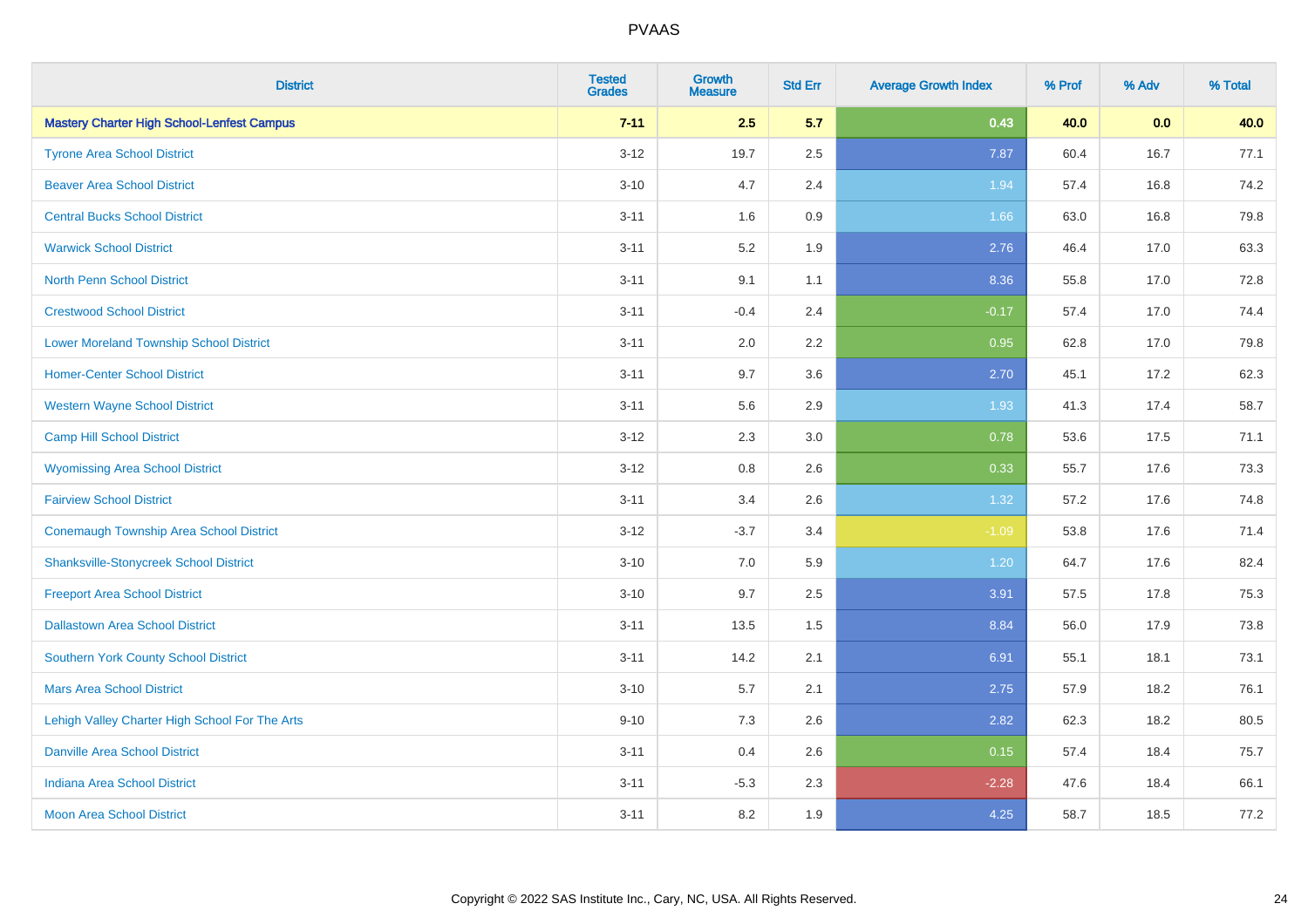| <b>District</b>                                   | <b>Tested</b><br><b>Grades</b> | <b>Growth</b><br><b>Measure</b> | <b>Std Err</b> | <b>Average Growth Index</b> | % Prof | % Adv | % Total |
|---------------------------------------------------|--------------------------------|---------------------------------|----------------|-----------------------------|--------|-------|---------|
| <b>Mastery Charter High School-Lenfest Campus</b> | $7 - 11$                       | 2.5                             | 5.7            | 0.43                        | 40.0   | 0.0   | 40.0    |
| <b>Lewisburg Area School District</b>             | $3 - 11$                       | $-2.7$                          | 2.6            | $-1.03$                     | 57.0   | 18.5  | 75.6    |
| <b>Avon Grove School District</b>                 | $3 - 10$                       | 10.0                            | 1.6            | 6.26                        | 56.3   | 18.6  | 74.9    |
| <b>Bethel Park School District</b>                | $3 - 11$                       | 5.6                             | 1.8            | 3.18                        | 65.3   | 18.6  | 83.9    |
| Capital Area School for the Arts Charter School   | $9 - 11$                       | 5.8                             | 4.1            | 1.39                        | 59.3   | 18.6  | 78.0    |
| <b>Garnet Valley School District</b>              | $3 - 10$                       | 10.9                            | 1.7            | 6.53                        | 67.1   | 19.0  | 86.1    |
| <b>Richland School District</b>                   | $3 - 11$                       | 6.7                             | 2.9            | 2.33                        | 62.2   | 19.2  | 81.4    |
| <b>Upper Merion Area School District</b>          | $3 - 11$                       | 15.3                            | 2.0            | 7.62                        | 59.3   | 19.3  | 78.6    |
| <b>Bentworth School District</b>                  | $3 - 11$                       | 5.7                             | 3.2            | 1.75                        | 44.2   | 19.5  | 63.6    |
| <b>Leechburg Area School District</b>             | $3 - 11$                       | 4.4                             | 4.0            | 1.09                        | 47.8   | 19.6  | 67.4    |
| <b>Colonial School District</b>                   | $3 - 11$                       | 14.0                            | 1.7            | 8.21                        | 60.2   | 19.6  | 79.8    |
| Northern Bedford County School District           | $3 - 11$                       | 16.5                            | 3.6            | 4.58                        | 51.7   | 20.0  | 71.7    |
| <b>Hempfield Area School District</b>             | $3 - 12$                       | 4.6                             | 1.6            | 2.86                        | 53.5   | 20.1  | 73.6    |
| <b>Montoursville Area School District</b>         | $3 - 12$                       | 10.8                            | 2.5            | 4.24                        | 44.6   | 20.1  | 64.8    |
| <b>West Chester Area School District</b>          | $3 - 11$                       | 12.6                            | 1.2            | 10.38                       | 66.8   | 20.2  | 87.0    |
| <b>Saucon Valley School District</b>              | $3 - 11$                       | 14.7                            | 2.5            | 5.98                        | 48.7   | 20.2  | 69.0    |
| <b>Mountain View School District</b>              | $3 - 11$                       | 20.9                            | 3.5            | 5.91                        | 57.8   | 20.3  | 78.1    |
| West Jefferson Hills School District              | $3 - 11$                       | 1.8                             | 2.1            | 0.88                        | 55.7   | 20.8  | 76.4    |
| <b>Fort Leboeuf School District</b>               | $3 - 11$                       | 11.7                            | 2.5            | 4.73                        | 48.5   | 21.1  | 69.6    |
| <b>Pennsbury School District</b>                  | $3 - 11$                       | 11.7                            | 1.5            | 7.90                        | 60.1   | 21.3  | 81.3    |
| <b>Springfield School District</b>                | $3 - 11$                       | 13.8                            | 1.7            | 7.99                        | 60.9   | 21.5  | 82.4    |
| <b>Tidioute Community Charter School</b>          | $3 - 11$                       | 5.7                             | 5.1            | 1.11                        | 34.4   | 21.9  | 56.2    |
| <b>Penn-Trafford School District</b>              | $3 - 11$                       | 13.4                            | 1.7            | 7.87                        | 62.3   | 21.9  | 84.2    |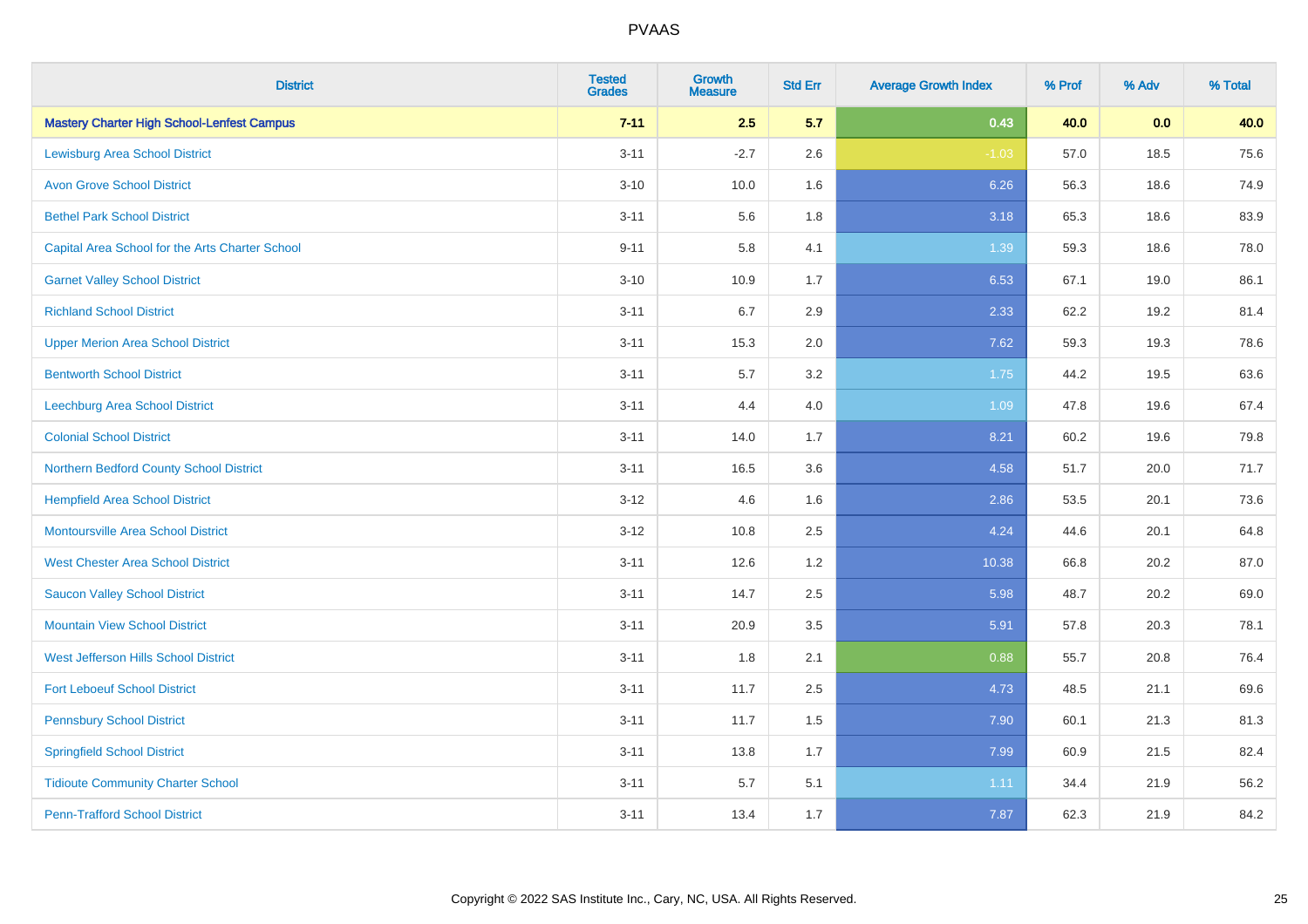| <b>District</b>                                   | <b>Tested</b><br><b>Grades</b> | <b>Growth</b><br><b>Measure</b> | <b>Std Err</b> | <b>Average Growth Index</b> | % Prof | % Adv | % Total |
|---------------------------------------------------|--------------------------------|---------------------------------|----------------|-----------------------------|--------|-------|---------|
| <b>Mastery Charter High School-Lenfest Campus</b> | $7 - 11$                       | 2.5                             | 5.7            | 0.43                        | 40.0   | 0.0   | 40.0    |
| <b>Parkland School District</b>                   | $3 - 11$                       | 5.3                             | 1.2            | 4.30                        | 58.0   | 22.3  | 80.4    |
| <b>Wissahickon School District</b>                | $3 - 10$                       | 12.5                            | 1.8            | 6.85                        | 58.3   | 22.4  | 80.7    |
| <b>Wallingford-Swarthmore School District</b>     | $3 - 10$                       | 0.9                             | 2.4            | 0.38                        | 64.4   | 22.7  | 87.1    |
| New Hope-Solebury School District                 | $3 - 11$                       | 7.5                             | 2.9            | 2.57                        | 68.2   | 22.7  | 90.9    |
| Renaissance Academy Charter School                | $3 - 11$                       | 8.3                             | 3.3            | 2.54                        | 45.6   | 22.8  | 68.4    |
| <b>Penns Valley Area School District</b>          | $3 - 12$                       | 14.0                            | 2.9            | 4.80                        | 41.9   | 23.1  | 65.0    |
| <b>Radnor Township School District</b>            | $3 - 12$                       | 1.0                             | 2.1            | 0.50                        | 65.0   | 23.2  | 88.2    |
| <b>Cumberland Valley School District</b>          | $3 - 12$                       | 18.5                            | 1.3            | 14.64                       | 60.7   | 23.4  | 84.1    |
| Downingtown Area School District                  | $3 - 11$                       | 12.1                            | 1.1            | 10.67                       | 60.0   | 23.5  | 83.6    |
| Mt Lebanon School District                        | $3 - 11$                       | $-1.0$                          | 1.5            | $-0.70$                     | 61.9   | 24.0  | 85.9    |
| <b>Pine-Richland School District</b>              | $3 - 11$                       | 11.5                            | 1.8            | 6.31                        | 60.6   | 24.4  | 85.0    |
| <b>Upper Dublin School District</b>               | $3 - 12$                       | 15.4                            | 1.8            | 8.53                        | 60.8   | 24.8  | 85.6    |
| <b>Greenwood School District</b>                  | $3 - 11$                       | 15.9                            | 3.9            | 4.11                        | 50.0   | 25.0  | 75.0    |
| <b>Haverford Township School District</b>         | $3 - 11$                       | 8.0                             | 1.5            | 5.27                        | 53.0   | 25.5  | 78.6    |
| <b>Derry Township School District</b>             | $3 - 10$                       | 12.8                            | 2.0            | 6.39                        | 54.8   | 25.8  | 80.6    |
| <b>State College Area School District</b>         | $3 - 11$                       | 20.5                            | 1.4            | 14.33                       | 58.0   | 25.9  | 84.0    |
| <b>Peters Township School District</b>            | $3 - 11$                       | 5.0                             | 1.8            | 2.76                        | 59.8   | 26.1  | 85.9    |
| South Fayette Township School District            | $3 - 11$                       | 1.7                             | 2.0            | 0.88                        | 61.0   | 26.5  | 87.6    |
| <b>Norwin School District</b>                     | $3 - 11$                       | 18.0                            | 1.7            | 10.37                       | 58.5   | 27.0  | 85.4    |
| <b>York Suburban School District</b>              | $3 - 11$                       | 10.1                            | 2.1            | 4.91                        | 53.5   | 27.8  | 81.3    |
| <b>North Allegheny School District</b>            | $3 - 11$                       | 17.4                            | 1.3            | 13.52                       | 59.5   | 28.1  | 87.6    |
| <b>Hampton Township School District</b>           | $3 - 11$                       | 5.1                             | 2.2            | 2.35                        | 54.0   | 28.2  | 82.2    |